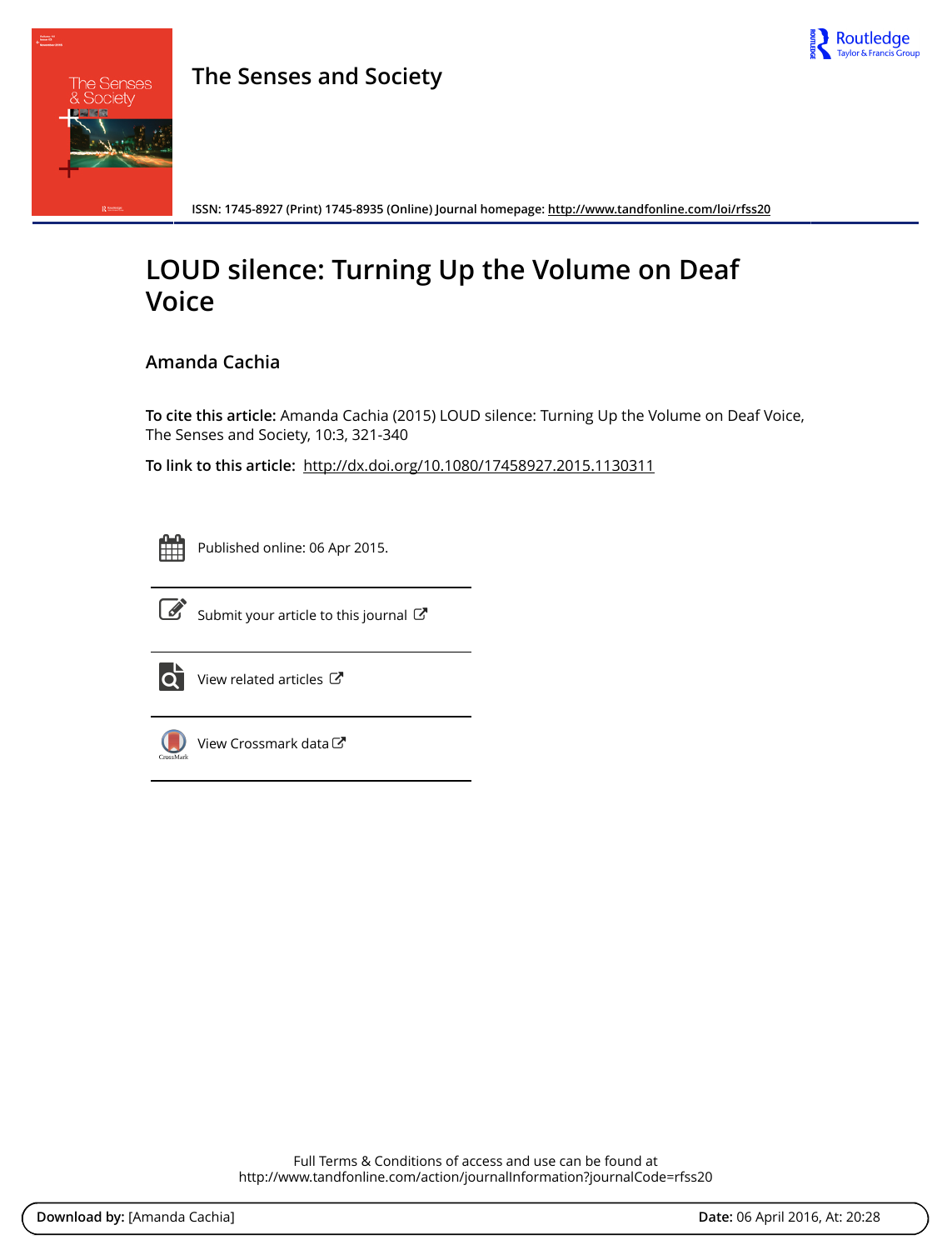**PP 321–340**

**REPRINTS AVAILABLE DIRECTLY FROM THE PUBLISHERS**

**PHOTOCOPYING PERMITTED BY LICENSE ONLY**

**© 2016 INFORMA UK LIMITED, TRADING AS TAYLOR & FRANCIS GROUP; PRINTED IN THE UK**

# *LOUD silence:* Turning Up the Volume on Deaf Voice

# Amanda Cachia

ABSTRACT: From 2014 to 2015, I curated an exhibition entitled *LOUD silence*, which was held in two different venues in California: Grand Central Arts Center at California State University Fullerton, followed by gallery@Calit2 at the University of California, San Diego. The exhibition offered the opportunity for viewers to consider definitions of sound, voice, and notions of silence at the intersection of both deaf and hearing experiences. The exhibition displayed prints, drawings, sculptures, videos, and several film installations, and featured work by four artists who have different relationships to deafness and hearing, including Shary Boyle, Christine Sun Kim, Darrin Martin and Alison O'Daniel. These four artists explored how the binary of loudness and silence might be transformed in politicized ways through their own specificities, similarities and differences in relationship to communication and language. The stereotypical view of the deaf experience is that they live a life of total silence, where they retain little to no concept of sound. But on

Amanda Cachia is a Ph.D. candidate who is focusing on the intersection of disability, spatial politics, phenomenology, and contemporary art in the Art History, Theory & Criticism program at the University of California, San Diego. [acachia@ucsd.edu](mailto:acachia@ucsd.edu)

The Senses & Society DOI: 10.1080/17458927.2015.1130311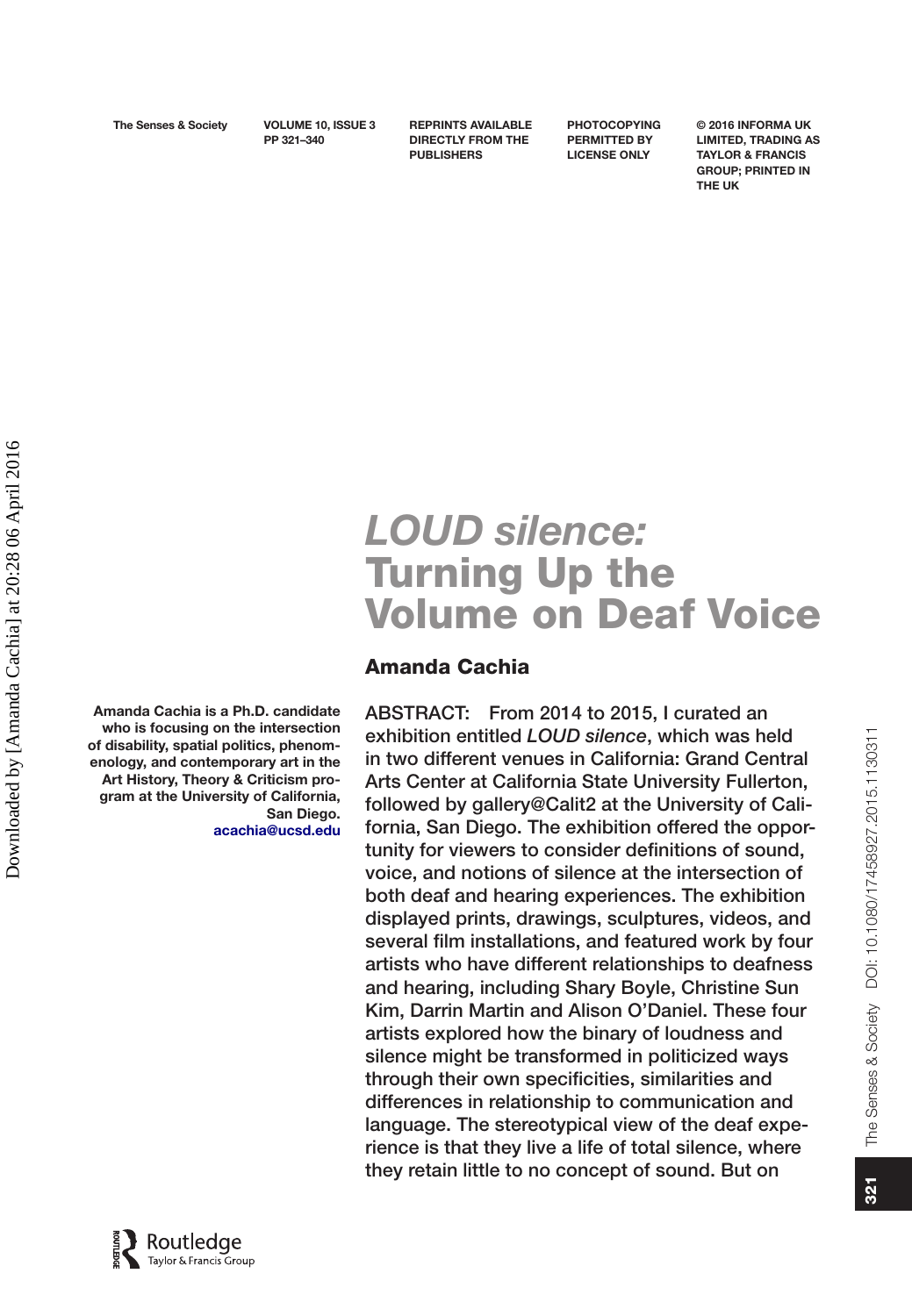the contrary, deaf studies scholars Carol Padden and Tom Humphries state that deaf people actually know a lot about sound, and sound informs and inhabits their world just as much as the next person (Padden and Humphries 1998: 91).Through these artworks, the artists aimed to loudly explode the myth of a silent deaf world, and they troubled just how "inaudible" sound really is through their own visceral experiences of it. Ultimately, I argue that the work in *LOUD silence* offers an avenue for eradicating deaf oppression.

KEYWORDS: deaf/hearing exhibitions, sound and silence, disability art, deaf voice

#### <span id="page-2-0"></span>Introduction

What is called for are more ethnographies of the places where the objects and subjects of Sound and Deaf Studies meet, domains in which…we can stir from our everyday senses of social relations. (Friedner and Helmreich [2012](#page-20-0))

From 2014 to 2015, I curated an exhibition entitled *LOUD silence*, which was held in two different venues in California: Grand Central Arts Center at California State University Fullerton, followed by gallery@Calit2 at the University of California, San Diego. The exhibition offered the opportunity for viewers to consider definitions of sound, voice, and notions of silence at the intersection of both deaf and hearing experiences. In working on this exhibition as someone who does not intimately experience deafness, but who is part of deaf community given my knowledge of American Sign Language and as someone who also self-identifies as disabled, I wanted to share how perceptions of sound from deaf and hearing perspectives were being creatively explored by contemporary artists, and to bring greater attention to deaf politics within a contemporary art context. Curators have infrequently turned their attention to the deaf experience, and even less so toward experiences of sound from both deaf and hearing artists, so I saw this as an exciting opportunity to explore new terrain.<sup>[1](#page-19-0)</sup>

I suggest that this exhibition meets the very call, outlined above, that scholars Michele Friedner and Stan Helmreich express in the conclusion of their seminal paper, "Sound Studies Meets Deaf Studies." While my analysis here is not quite an ethnographic one, it is a space for thinking about objects (art as material) and subjects (the artists as makers of the objects) that offers critical perspectives on audist assumptions that might enter into the domains and definitions of "Sound" and "Deaf." This is because the works were exe-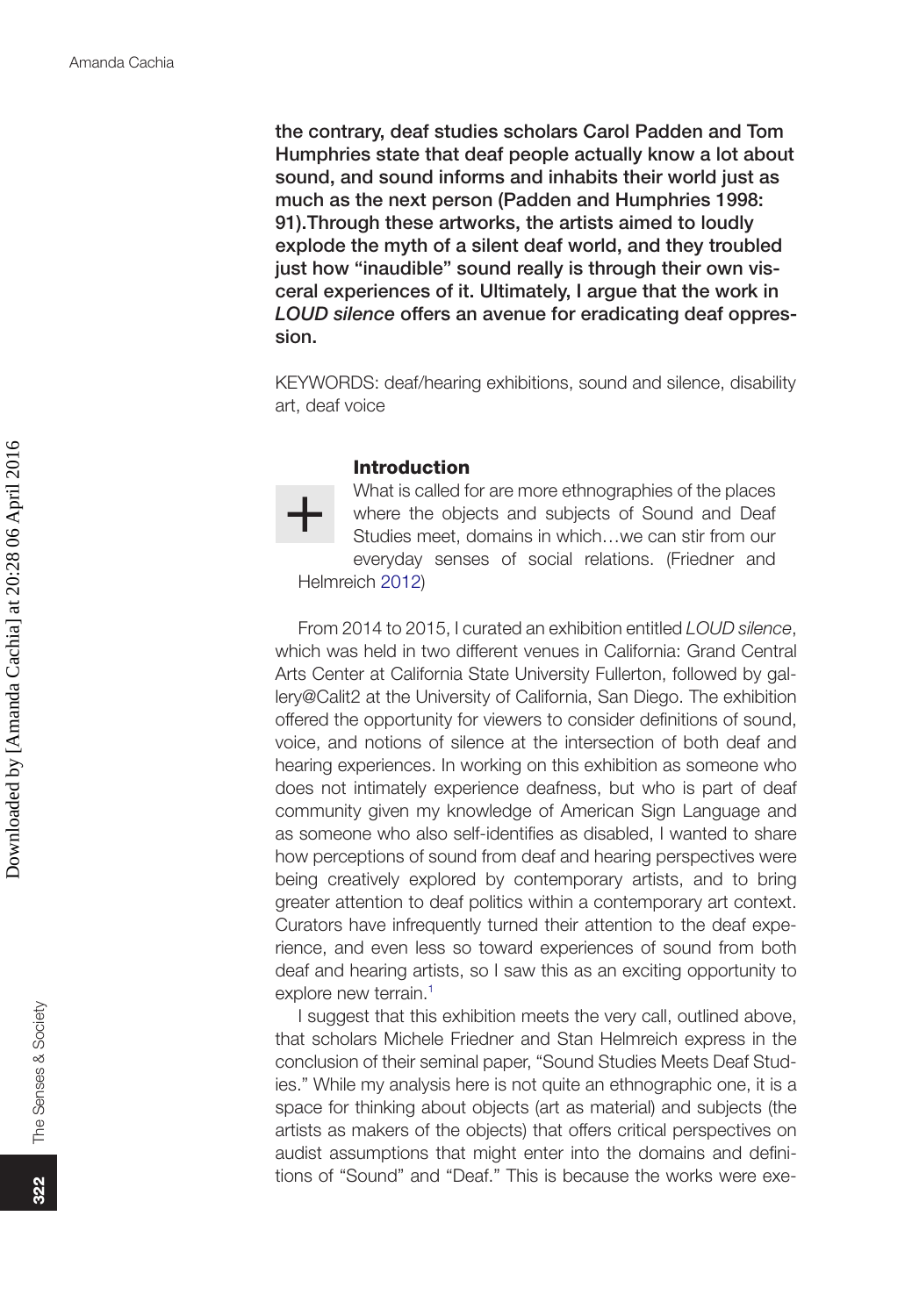cuted by four artists who have different relationships and modalities to deafness and hearing. The spectrum of deafness and hearing that is inhabited by the bodies of the artists in this exhibition ranges from one who was born deaf (Kim), one who was born hard of hearing and uses hearing aids (O'Daniel), one who was born hearing then acquired deafness and also uses a hearing aid (Martin), and one who was born hearing and is part of deaf community through her knowledge of American Sign Language (Boyle). These corporeal axes of deafness and hearing and everything in-between are important to distinguish from the outset, as the themes and arrangements exemplified in the works by the artists are shaped by the artist's hearing, seeing, sensing, and feeling abilities. Consequently, their views toward deafness in relation to sound and silence are also shaped by their unique capacities. They each explore how the binary of loudness and silence might be transformed in politicized ways through their own specificities, similarities and differences in relationship to communication and language. Comprising of prints, drawings, sculptures, videos, and several film installations, the works also possess multiple sensorial qualities. The goal of the project was to disrupt our preconceived ideas of "everyday senses of social relations," in particular, the stereotypical view of the deaf experience, which outlines that they live a life of total silence, where they retain little to no concept of sound. On the contrary, deaf studies scholars Carol Padden and Tom Humphries state that deaf people actually know a lot about sound, and sound informs and inhabits their world just as much as the next person (Padden and Humphries 1998: 91). Through these artworks, the artists aimed to loudly explode the myth of a silent deaf world, and they troubled just how "inaudible" sound really is through their own visceral experiences of it. They mobilized a type of trespass within the territory of sound, given they re-imagine the agentive capacity of those not normally "permitted" equal access to it.

<span id="page-3-0"></span>The title of the exhibition, *LOUD silence*, can be interpreted in a number of ways. For instance, the work of Boyle, Kim, Martin and O'Daniel might give new weight to the term, "The silence is deafening." This very common idiom means that any silence or lack of response in an exchange between people is usually inappropriately construed as disapproval or lack of enthusiasm etc. Disability studies scholar Lennard Davis talks about how "the economy of the body is involved in our own metaphors about language and knowledge" (Davis [1995:](#page-20-1) 884). So the deafened moment, then, through this idiom, is one that suggests deviancy: the purposeful inability to follow the text of the conversation, the breath, the voice, the presence, as what was heard was not agreeable. Deafness then, is equated with ignorance, muteness and lack of communicative response or exchange. Davis also talks about other common significations for silence that seem to embrace binary positions, such as being either punitive or transgressive. He says, "we say that people who are silent are unfriendly,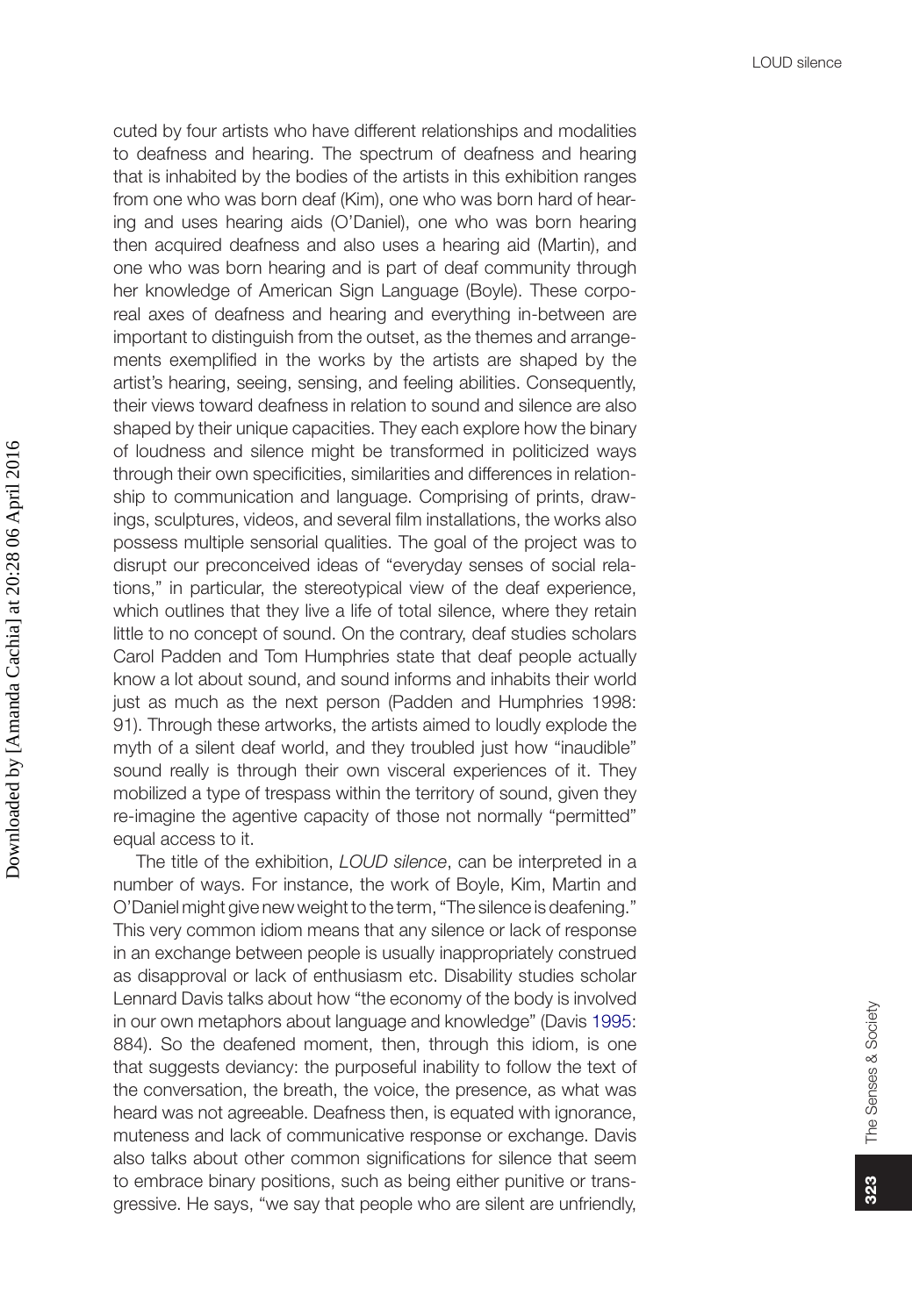hostile, or passively aggressive, although silence can signal intimacy, but only because intimacy removes the public ban on silence" (Davis [1995:](#page-20-1) 888). The artists in this exhibition employ silence in its most powerful transgressive mode, and thus silence and deafness are completely unhinged, shattering the "silence is deafening" idiom into many new dangerous and equally exciting directions. Through the work in this exhibition, it was thus my objective to give nuance and scope to the vocabulary of silence, loudness, voice, and otherness. Silence becomes physical, conceptual, visual, metaphoric, synaesthetic, tactile, inaccessible and accessible, inclusive and exclusive, captioned and not captioned, and more. Whether listening is about seeing, feeling, movement, silence or loudness, within the practices of Boyle, Kim, Martin and O'Daniel, we are provided with alternatives to "normal" listening. It also struck me, when thinking about these artists' works, how I could simultaneously attempt to undo all preconceived notions of the acts of listening and hearing while also establishing how the artists' unique experiences with sound and/or silence can provide valuable extensions and multiplications to our world's more typical ceaseless flow of noise as political form. I argue that the work in *LOUD silence* offers an avenue for eradicating deaf oppression.

The inspiration for this oxymoronic title of the exhibition was, in fact, one of Christine Sun Kim's drawings of the same name, not included in the original exhibition. In *loud silence* (2013), the artist inserted two subtle degrees of music dynamics: mezzoforte (mf) and mezzopiano (mp), which references a stylistic or functional mode of executing a musical score. In the case of these particular dynamics, mezzoforte translates to moderately loud, and mezzopiano indicates moderate softness. The "moderate" is a key word, because the dynamics are relative and do not indicate specific volume levels. Kim has described her rendition of moderately loud as "annoying like a loud motherfucker" while her moderately soft is "soft enough to pass as loud silence."Just as the dynamics of music are open to interpretation – they are not absolute, so is Kim's creative descriptions around her experience with such terms. Kim's experiences of these sounds as a person who was born deaf further widens the possibilities of what this nuance of sound and silence could be. In other words, how can sound be determined within multiple modalities, as an instrument for altering our particular modes of perception and reception of it? How can Kim's "annoying like a loud motherfucker" and "soft enough to be loud silence'" send sound and silence in new directions? Kim's work offers a new spectrum for experiencing sound, where it is visual, physical, conceptual, existential, spatial, hyper, and itinerant.

I also made particular use of italics and upper case letters in this title. When I asked the participating artists what they thought of this, Shary Boyle said: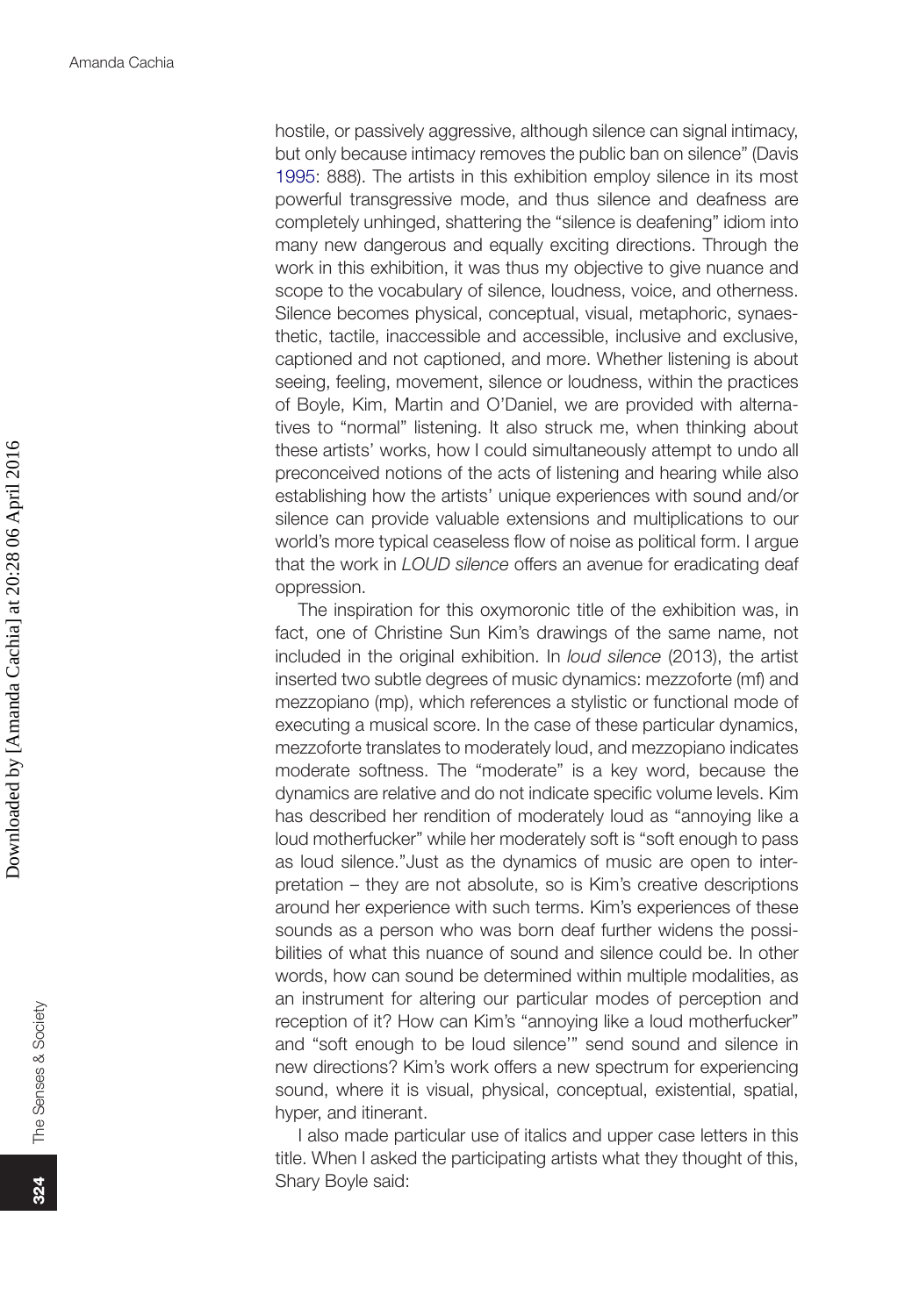<span id="page-5-0"></span>"LOUD silence" – I interpret it to mean full and rich and insistent and big: those ideas inside of silence make perfect sense to me. So of course there's all of that, an insistence of the complexity, of what other people think of as flat or non-existent somehow. Silence can be misinterpreted as something not happening, but this has a political edge – you cannot ignore this, like a shout (Boyle [2014\)](#page-20-2).

Indeed, the title *is* a shout, and it is a political statement and orientation that calls for a new perception of deafness and the deaf experience. It plays equally with the idea of whispering (lower case, italics) and shouting (big uppercase letters, leaning forward, insistent). As Christine Sun Kim states, "It's nice to see the irony of silence, especially that 'loud' is placed before that term" (Kim [2014](#page-20-3)). It is this irony that I seek to explore more fully in this article, through a close analysis of the artists' works from this exhibition.

<span id="page-5-2"></span><span id="page-5-1"></span> Including artists in my exhibition who have these vastly different experiences with deafness and hearing is intentional, as I felt it was important that visitors create new perceptions of silence from multiple aural positionalities, from both deaf and hearing cultures. I also wanted to complicate our ideas around who can speak of the deaf experience. The artists carve out a space using voice in various manifestations in which to be heard on their own terms, and they politically recuperate "voice" from the common assumption that not only must deaf people's worlds be completely silent, but that they are also "mute" and so unable to communicate at all, or unable to reason (Davidson [2011](#page-20-4): 81). The artists' voices are then a form of cultural transmission turned on its head, and voice becomes an empowering agency. Voice as used by deaf and non-deaf artists calls into question the "natural" or "self-evident" the nature of speech-based communication model (Davidson [2011:](#page-20-4) 81).Thus, while the politics of the exhibition elicit an the eradication of deaf oppression, turning up the volume on the ostensible ironic "deaf voice" as the title spells out, an underlying politics of the exhibition was in the very curatorial act of bringing together such a disparity of voices that had not previously been heard collectively under one protest banner. Thus, I reinforce how I seek to trouble the legitimacy of one's voice and who is excluded or included in this exchange, against a backdrop of a long history of disability and deaf oppression.

<span id="page-5-3"></span>With this in mind, how might the artists' new ways of listening, hearing, and exploring silence and voice contribute to disability studies politics? Music theorist Joseph N. Straus has discussed how the concept of "deaf hearing" may seem like an oxymoron (Straus [2011b](#page-20-5): 167). He says, "hearing does not necessarily involve a oneto-one mapping of sense perceptions onto a single sensory organ; rather, hearing can be a much more multi-sensory experience" (Straus [2011b](#page-20-5): 167). The distinction between the deaf person and the hearing person in their relationship to sound is the extent to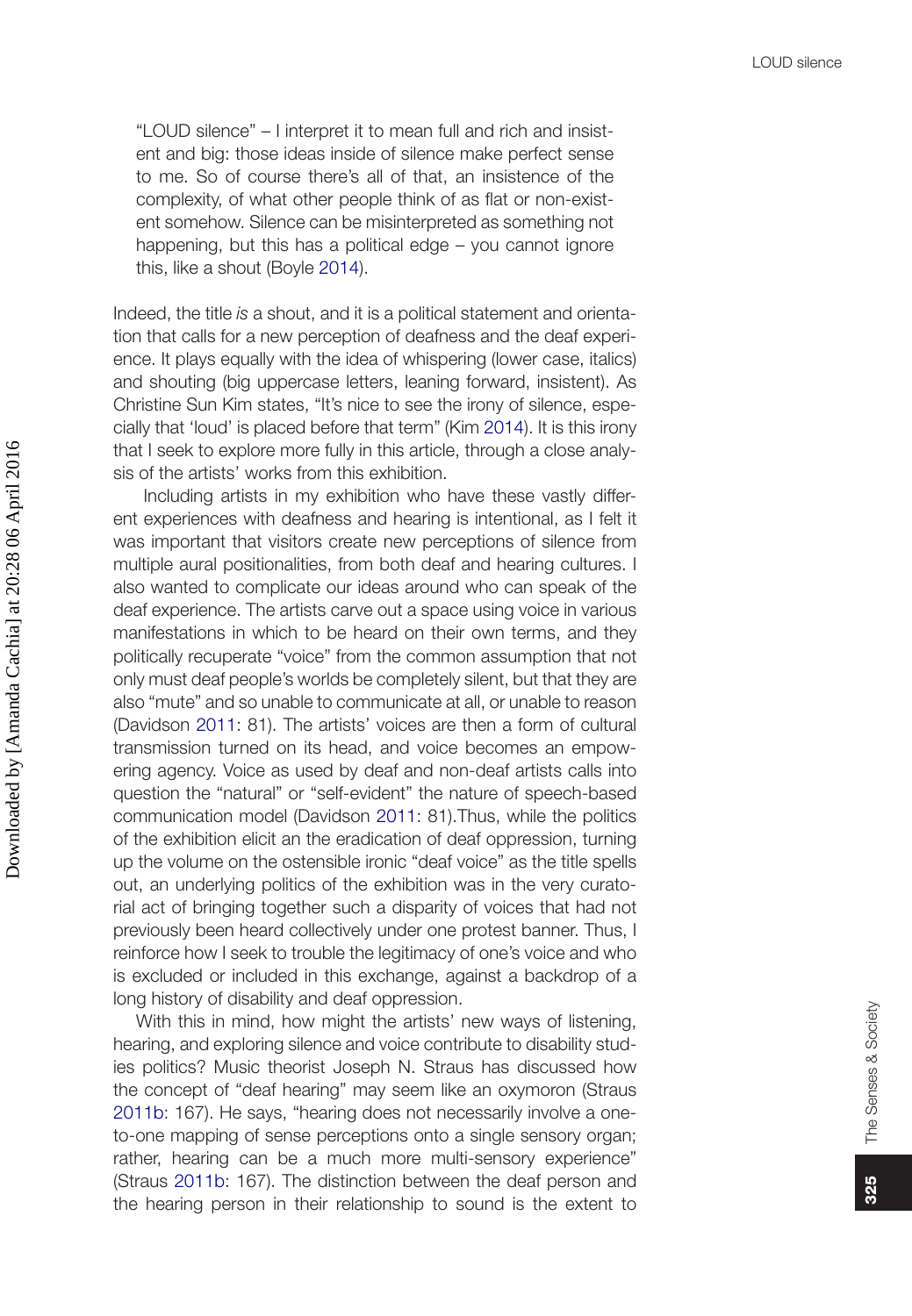which deaf people use senses other than the auditory to understand what they are hearing. Sound is felt and sound is seen. Indeed, the artists' "deaf hearing" in this exhibition often involves sensory input from a variety of sources, and is not simply confined to the ears. Straus has emphasized how music cognition traditionally reinforces "normal hearing" and how they make sense of music. But the scholar proposes a new model: what he calls "disablist hearing" (Straus 2011: 158). How might people whose atypical bodily, psychological or cognitive abilities make sense of music instead? This new model offers an alternative to "normal hearing" that usually prevails over all other types of musical perception. What is particularly ground-breaking about what Straus articulates is the possibility of a generative intersection or exchange between what he calls "normal hearing" and "deaf hearing" across various subjects, which is in keeping with what Friedner and Helmreich suggest. In other words, a deaf listener can learn to hear 'normally' just as much as a hearing listener can learn "deaf hearing." The key is that hearing is about *apprehending* and not an essential attribute to bodies (Straus [2011:](#page-20-6) 169). Similarly, both sign language and the spoken word are about articulations, which operate in much the same way that a work of art does – they are all expressions offered in different mediums and formats and each mode and each subject has something to offer the other.

<span id="page-6-0"></span> For example, several artists in this exhibition, namely Alison O'Daniel and Christine Sun Kim, share with their audience how a sound composition can be reconstituted through the visual form, as both drawings and sculptures. Similarly, the four artists in *LOUD silence* prove how a so-called universal experience of silence can actually be manipulated by the atypical hearing experience. What the artists' brings to silence is a deepened connection through a counter-standardization, which might be akin to one of the central projects in disability studies that attempts to counter narrow definitions of normativity. According to Friedner and Helmreich, they suggest that there is "something of a divide between hearing and seeing." (Friedner and Helmreich [2012\)](#page-20-0) and this binary is what sustains the very scholarship behind Deaf Studies and Sound Studies. The scholars elaborate by saying that there is also a crisp line drawn between hearing and deafness, and thus they allude to the idea that perhaps there are more shades, tones, and timbres that meets they eye or the ear. Just as much as disability studies seeks to undo narrow definitions around "normality" and the "normal body" I also suggest that the artists are demonstrating that there is no such ideal "seeing," "hearing" or "vibrating."Through the artwork, we cannot assume that there is a universal listener. It is the majority of those who have the capacity to hear that must learn to hear in ways that challenge the frameworks in which we have been trained to listen. Straus surmises that "it's about what disability can provide to the listener, not what the listener can do despite disability" (Straus [2011:](#page-20-6)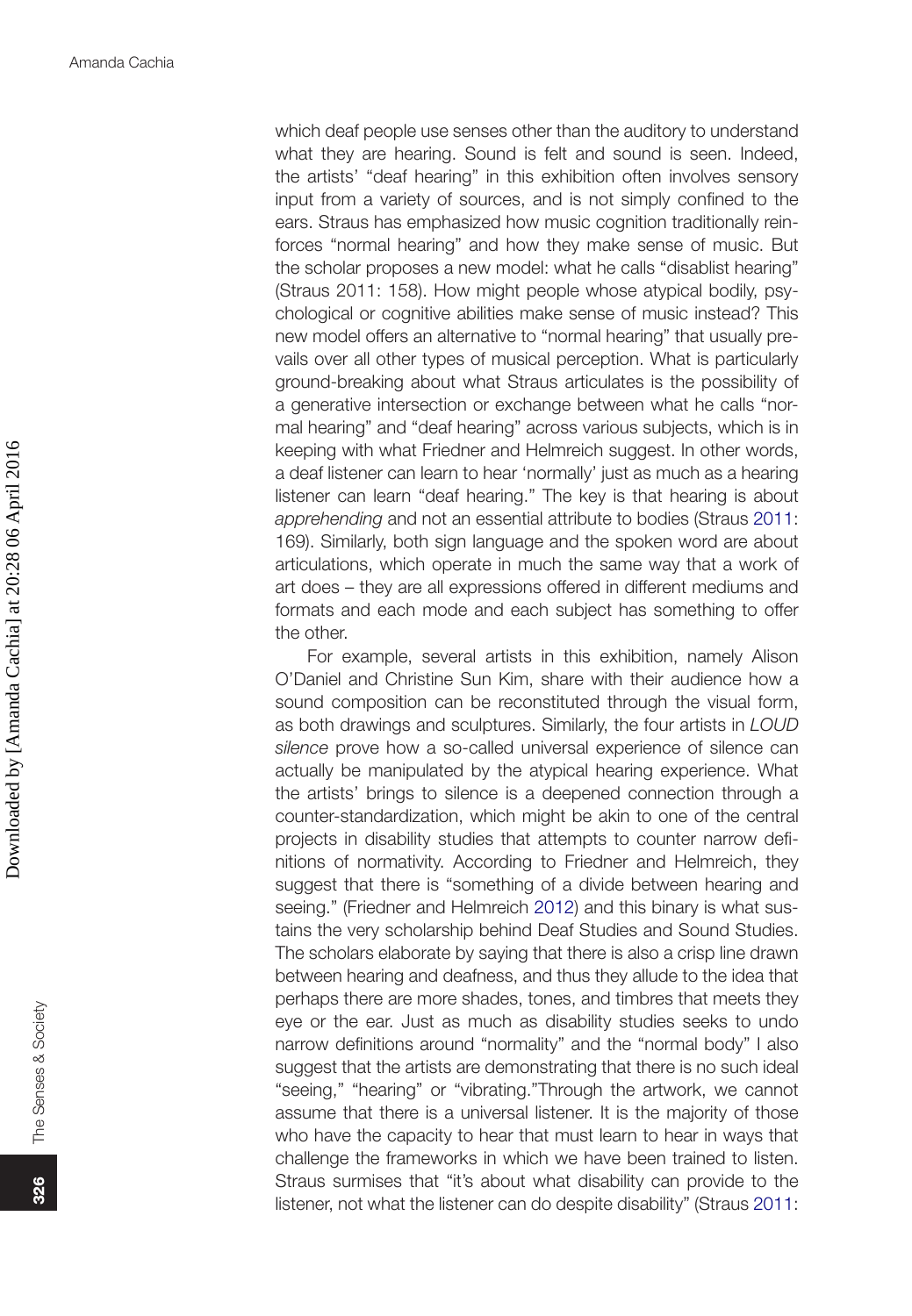180). In this way, the binary between normal and abnormal hearing is a fiction, and the range of human hearing is much wider than previously imagined.

#### Ambulatory Scores and Existential Silence

 Splitting her time between New York and Berlin, Christine Sun Kim has been interested in turning sound into a physical medium through tactile experiences since 2008, after being inspired by the rising sound art scene in Berlin during an initial artist residency there. Since then, Kim's practice has evolved into an intersection of performance, works on paper, and sound installations. Kim eventually partially turned away from relying too heavily on tactility to translate her experience of sound, especially through vibration, given she feels that it has become somewhat of a cliché in the deaf and hearing world. Rather, the artist is now more interested in the concept of borrowing people's voices, or leasing other people's voices through dynamic collaborative exchanges with other artists, musicians and composers in a bid to expand her own voice. The artist is very transparent about how much she relies on others who can mediate her voice into accessible forms, especially when much of the hearing world in which she communicates does not share an understanding of American Sign Language. While Kim has a strong sense of her own voice inside her body, she also intuitively understands how she must manage it. Padden and Humphries make reference to this idea, where they say that voice is a technology and an object for cultivation (Padden and Humphries [2005\)](#page-20-7).Through a complex constellation of sound transmission via technology, instruments, and other voices, Kim is able to identify and articulate her own voice, sharing her experiences and vision.

<span id="page-7-0"></span>For *LOUD silence*, Kim contributed four new drawings, entitled *Rehabilitating Silence* (2013), *Slur Version of Piano* (2013), *As Mezzo As Possible* (2013) and *A Noise Without Character* (2013). The drawings are an expression of Kim's interest in capturing the spatiality and movement of American Sign Language that she says is often overlapped with other grammar structures like English (Kim [2014\)](#page-20-3). Kim also considers her drawings as manifestations of how information is being processed inside her head. She has executed the drawings, or what she calls scores or transcript drawings, which combine musical symbols and puns. While the artist has tried to capture the spatiality of ASL on paper, she also likens it to the challenge of trying to entirely capture a musical note on paper, which is often impossible. Of the drawing in Figure [1](#page-8-0), *As Mezzo As Possible* (2013), Kim says, "This is my partial definition of silence. I'm still figuring out what it is exactly" (Kim [2014](#page-20-3)).

In the drawing, the letter p glides along the top of the paper, appearing very small at first on the left-hand side, and then as it repeats and moves along the paper as indicated by the more than/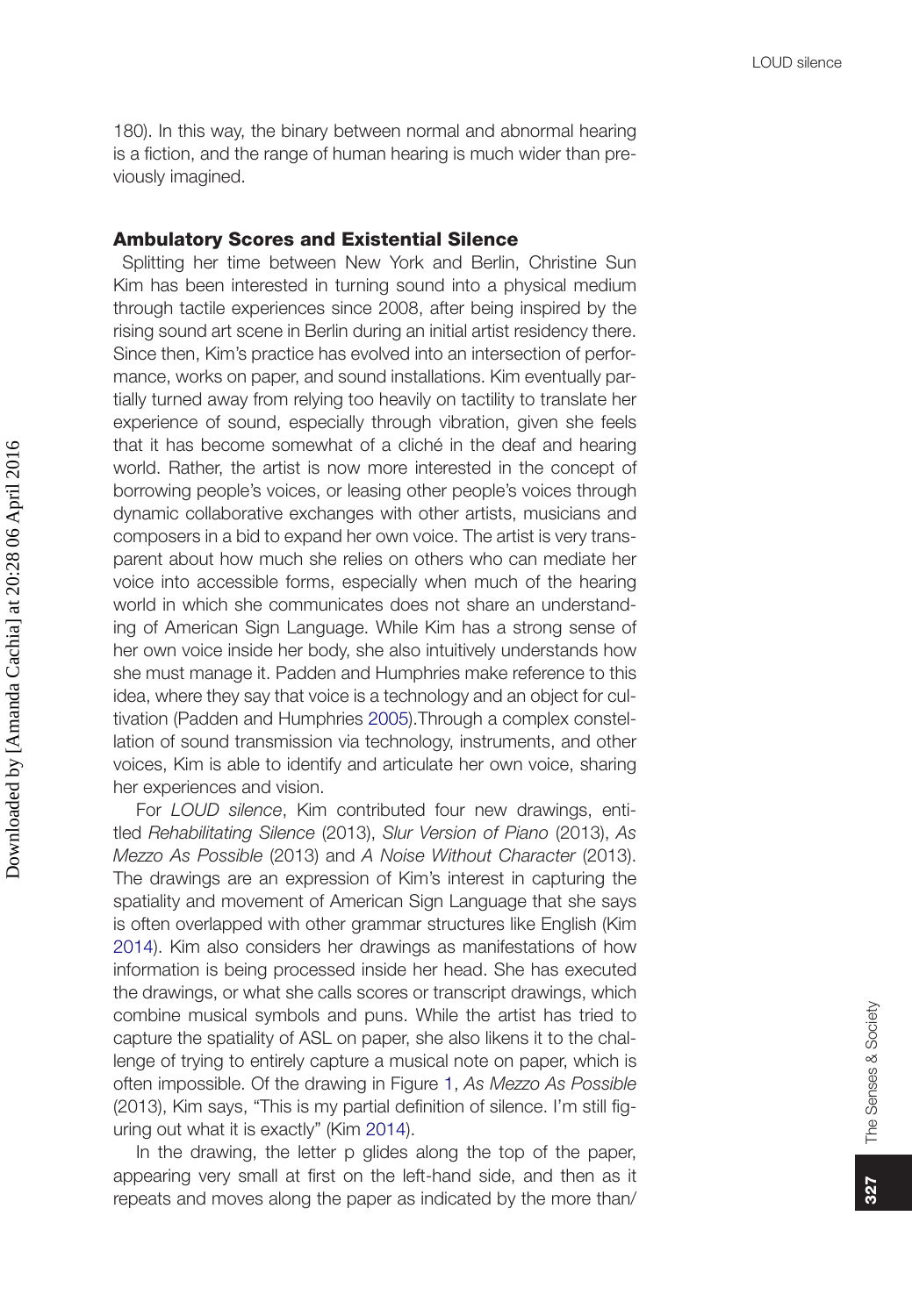Christine Sun Kim, *As Mezzo As Possible*, 2013, score drawing, 30" x 44."

<span id="page-8-0"></span>**Figure 1**

# $\cdots$   $\cdots$   $\cdots$   $\cdots$   $\cdots$   $\cdots$   $\cdots$   $\cdots$   $\cdots$   $\cdots$   $\cdots$   $\cdots$   $\cdots$   $\cdots$   $\cdots$   $\cdots$   $\cdots$   $\cdots$   $\cdots$   $\cdots$   $\cdots$   $\cdots$   $\cdots$   $\cdots$   $\cdots$   $\cdots$   $\cdots$   $\cdots$   $\cdots$   $\cdots$   $\cdots$   $\cdots$   $\cdots$   $\cdots$   $\cdots$   $\cdots$   $\cdots$ AS MEZZO AS POSSIBLE.<br>WHEN NO LONGER VISIBLE,<br>LOUD SILENCE EMERCES.  $\overline{\mathbb{S}}$  $\frac{1}{256}$

less than symbols, which offer signs of direction, it grows larger and larger, and eventually doubles and then triples once it hits the edge of the right-hand side of the sheet. The letter p is the musical notation for quiet dynamics, as P means "piano" and it directs a performer to tone it down, and thus we might guess that as the p moves along in scale, it grows louder and louder in its silence. This reading might disrupt our usual associations between scale and loudness, where uppercase, large and bold letters could typically indicate a higher integer of sound, as opposed to smaller letters being quieter, softer, or indeed, toned down. Kim's reversal of this association is in keeping with the title of the exhibition itself, which also grammatically enunciates a particular politics through the ironic play on words. But it also points to Kim's exploration of a tactile (in the act of drawing and making), visual, spatial and mobile sense of silence that is akin to the idea of capturing the spatiality of sign language on paper. As the artist has said, she is still trying to determine what silence could mean from her unique point of view, given that she was raised with the hearing world's definition of silence, which she does not identify with. This of course already debunks many of the hearing world myths that equates a deaf world to a silent world, given Kim's ostensible silent world is actually full of her experience of noise. Kim's drawings then offer us a rich semiotics of silence through the visual form, where it is the mark of a crayon creating renderings on the surface of a paper that becomes the artist's voice in this instance, but here, silence is also very much conceptual as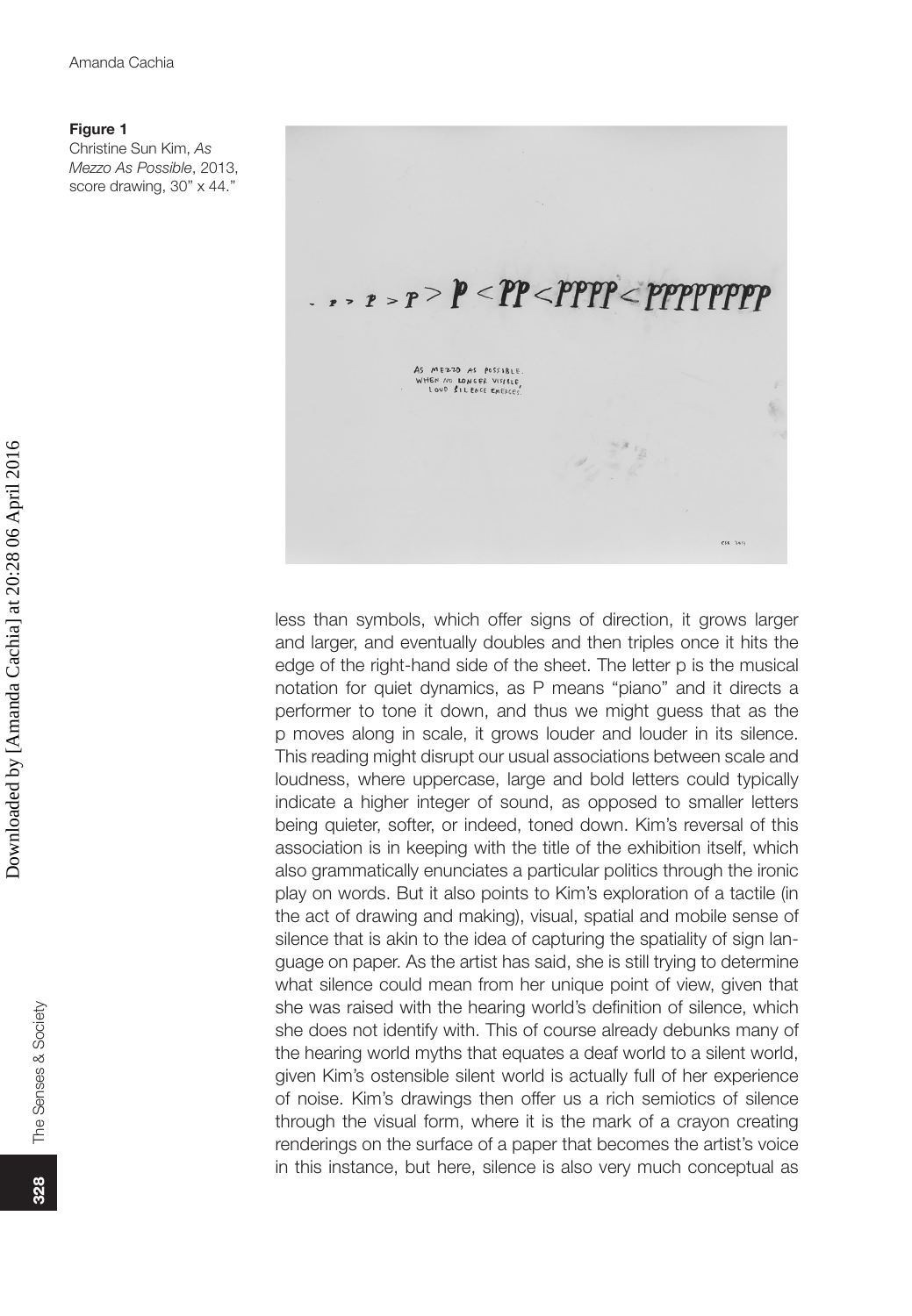

#### <span id="page-9-0"></span>**Figure 2**

Christine Sun Kim, *Slur Version of Piano*, 2013, score drawing, 30" x 44."

it is existential. It is a thing that moves from one side of the page to the other, it has lively form and shape, despite its two-dimensionality.

Silence also glides and silence slides down the page, as can be seen in her drawing, *Slur Version of Piano* (2013; see Figure [2\)](#page-9-0). Of this work, she says, "Slur is a note sliding or transforming into a different note without separation, like passing over. I thought a lot about all different kinds of silences, like a P sliding or transforming into another P" (Kim [2014](#page-20-3)). Another important aspect of the drawings is how Kim tries to capture not only the spatiality of the hands moving in American Sign Language, but also facial expression. While the language of hand-shapes is very important in ASL, so is what is being expressed on the face, and through the body itself. Kim tries to capture these emotions by matching them with piano metaphors. For instance, Kim says, "each grammatical/syntactical element correlates to a key: placement, facial expression, handshape, repetition, and so on. Taken together, these aspects form a word or concept" (Kim [2014](#page-20-3)). Kim puts emphasis on the importance of studying her own vocalization because she enjoys the idea that her voice is coming from an internal space. In looking at the same drawing once again, *Slur Version of Piano*, we might then imagine two simultaneous actions: that of the physical gesture of hands moving, to convey ASL, but also that of a throat or a mouth (internal and external), where a wavy line might offer the undulations of tone or frequency (sound) or movement of voice box or lips.

Ultimately, the artist believes that sound and music will open up into unknown spaces if we think about sound as exempt from the signifiers, as independent of cultural references, such as those that we find in musical scores. Everything that has previously been learned, must be unlearned, as is the case in her own practice where she overthrows all conventions around sound etiquette from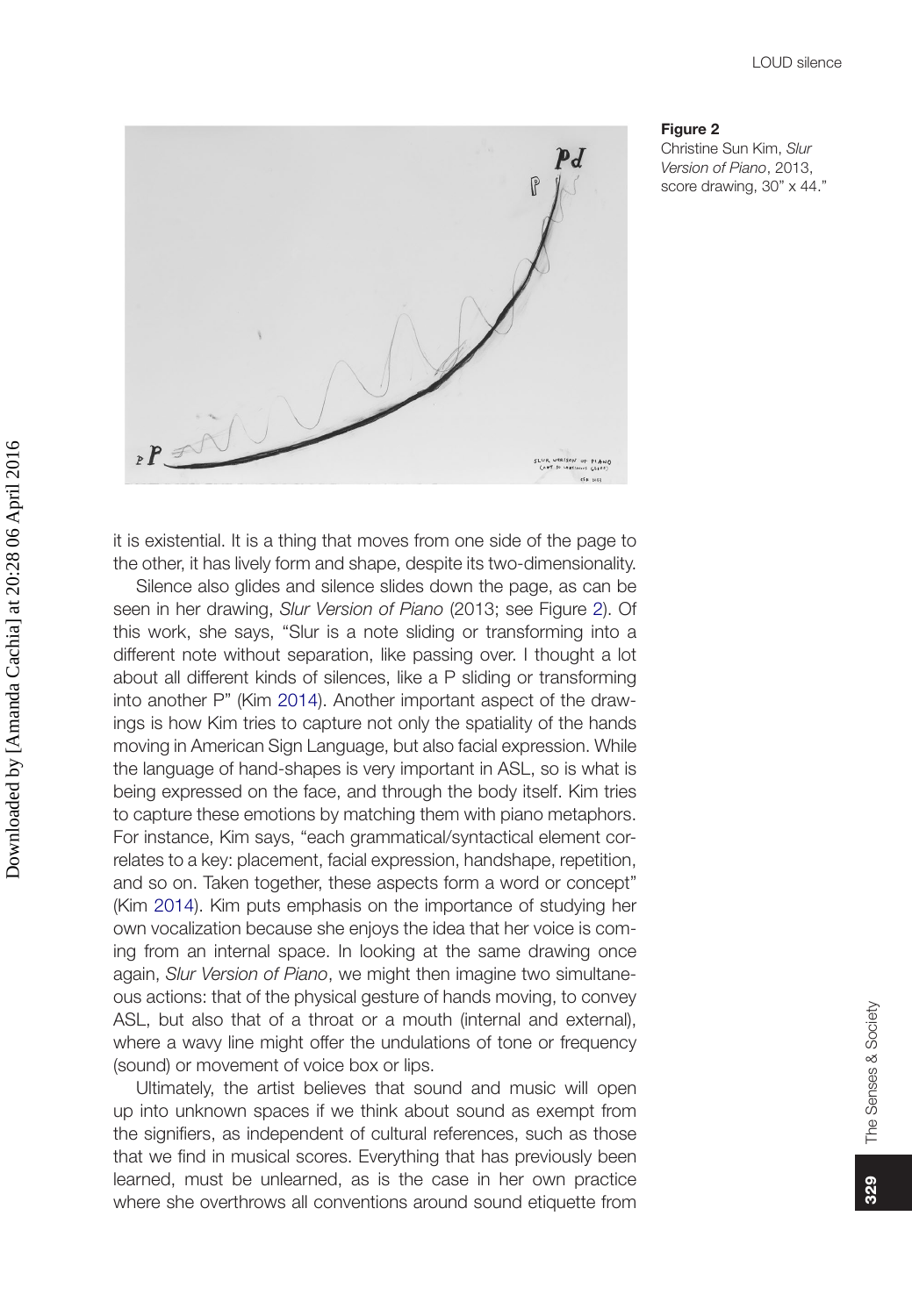

#### **Figures 3–5**

The score from John Cage's *4'33"*, copyright ©1960 by Henmar Press, Inc. Used by permission of C.F. Peters Corporation. All Rights Reserved.

> her childhood that so imposed and controlled her, in order to subvert such restrictions.

## Vacillating Sound and the Politics of Balance

<span id="page-10-0"></span>Using a collaborative, cross-platform process, the Los Angeles-based artist Alison O'Daniel makes her work in narrative cinema shot on film and video, sculpture, and sound. *LOUD silence*s how cased a new scene entitled *Hearing 4'33"* from O'Daniel's film *The Tuba Thieves* [\(2014](#page-20-8)), still in production. The film's title is a response to a string of tuba thefts occurring from L.A. area high schools for the past several years. *Hearing 4'33"* is part recreation of the premier of experimental composer John Cage's seminal "silent" music composition *4 minutes and 33 seconds* (*4'33"*), which altered the history of music. The scene is also very much about time – how time is slipping out of sync, or being contained. One of the most important elements is that the process of writing the film mirrors O'Daniel's own experience of hearing. The artist uses hearing aids and lip reads. As a toddler, she was constantly frustrated – screaming, pinching, kicking. Her parents moved to a two-story house and she began falling down the stairs, alerting them to balance issues associated with her inner ears. At the age of three, she was fitted with hearing aids and her communication frustrations calmed down, but subtly lingered and took different forms. For the artist, information is interpreted, misinterpreted, gleaned, and confused, all in an attempt to prioritize the act of listening. This is what the artist attempts to communicate through her process and artistic outcomes. Straus talks of instances where balance is lost and regained in music, and how inversional symmetry and balance could very easily compare to the experience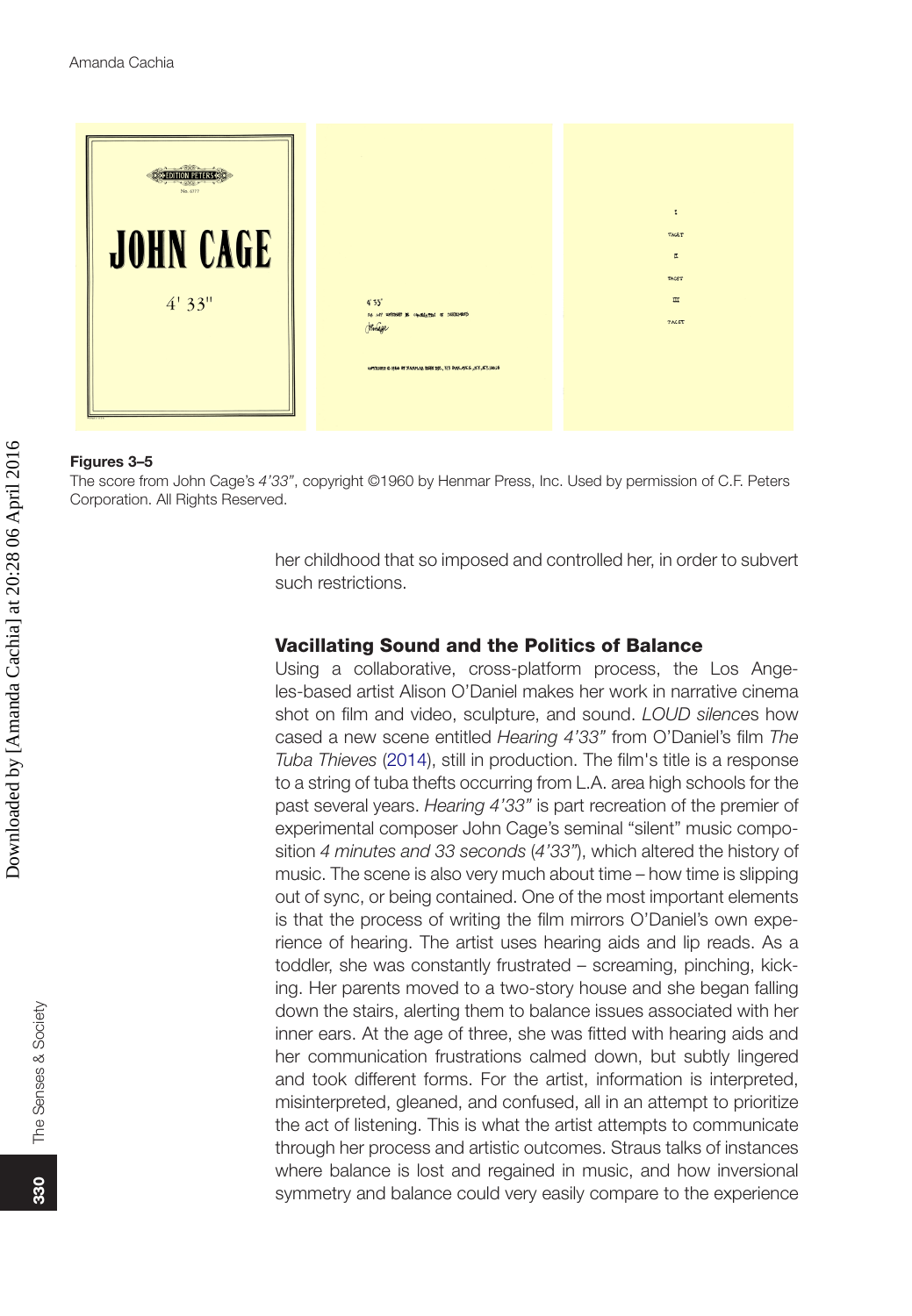of hearing for a deaf body, and how both have come to be pathologized (Straus [2011a](#page-20-6): 72). Inversional symmetry and balance may be characterized by deviation and disruption, and indeed, we might equate this to O'Daniel's own visceral experience of hearing, which has been vacillating through fits, starts, gaps and spontaneous interpretations. Thus, I'd like to examine how the artist demonstrates this through *Hearing 4'33".*

The premier of the original *4'33"* took place in Woodstock, NY in 1952 at The Maverick Concert Hall. Sound becomes a character in *The Tuba Thieves* as the main characters' stories unfold through a sequence of stolen instruments, purposeful silence, and alternative communication, all bridging the gulf between Sign Language and speech. The original *4'33"* was composed for any instrument and the score instructs the performer(s) not to play any of the instruments for the entire 4 minutes and 33 seconds duration of the piece. The piece consists of the sounds of the ambient environment that the listeners hear while it is performed, although the work is commonly known as *4'33"* of silence, even though Cage rejected such a reading, saying that there is no such thing as silence. Sounds like the wind stirring outside, raindrops pattering on the roof and noises that accompanied talking, rustling, and adjusting of audience members during the performance all became more important. Cage was interested in how the artist and composer had no control over the ambient or accidental sounds that audience would hear during the performance, nor did they have any influence or impact on the work itself. Even the sounds of the restless audience waiting for the music to unfold during the debut of *4'33"* were part of this work.

Apart from O'Daniel's interest in "silence" as sound as famously developed by Cage, what is important about this reprised scene is two-fold: first, that the artist chose to record very little sound within the work itself, and second, she also chose to leave out captions of any dialogue or ambient sound. The only access both hearing and deaf visitors were privy to regarding the sound to emerge from her film was via the text that appeared on the wall next to the projection. It listed the sounds in chronological order: audience applause, ticking of the stopwatch, piano lid being lifted and closed, and the sound of the score pages turning. Finally, there is the sound of buzzing insects and the crunch of a man's footsteps in the forest as he walks over brown, orange and yellow leaves as residue from the fall season. The artist spent a long time carefully thinking about these choices. O'Daniel chose to include more obvious sounds, such as the ticking of the stopwatch, but to remove the audio that remains anecdotally famous from *4'33",* namely the sounds from the audience as they reacted to the performance. The artist decided to instead try to ambitiously capture any missing sound through other devices in her film-making process. In essence, O'Daniel has attempted to substitute sound with other filmic[AQ9] devices, where the sense of hearing has been displaced, and our ability to see sound is required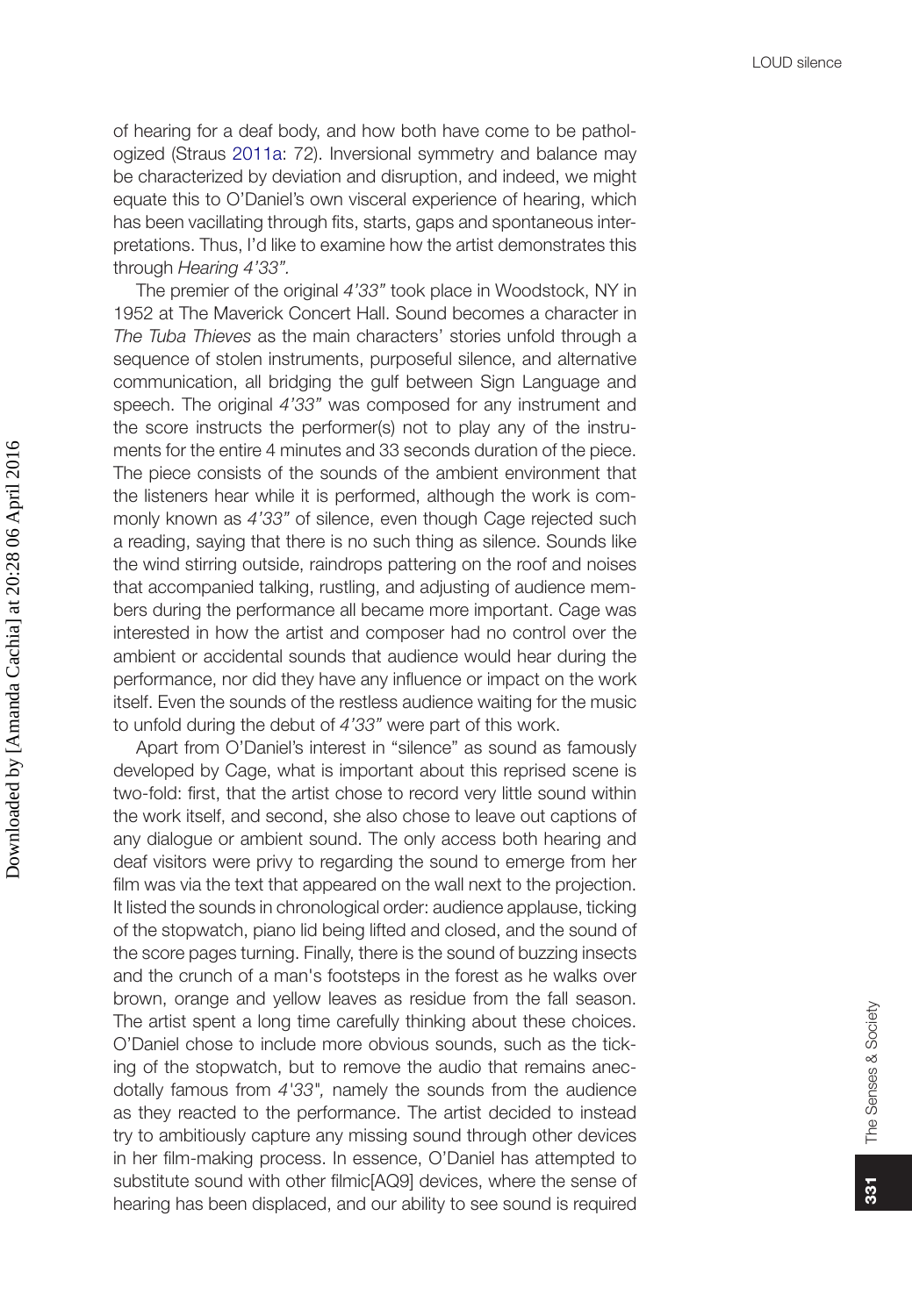Alison O'Daniel, *Hearing 4'33",* scene from *The Tuba Thieves,* 2014, film, 9:00.



instead. Thus, while at first it might seem that O'Daniel was making choices that continue to privilege a hearing audience by her minimal inclusion of sound, heightened by the lack of captions that appear to exclude a deaf audience (the text on the wall comes across as afterthought, perhaps), in fact the artist edited the piece so as to emphasize camera movement as a stand-in for the soundtrack. She says:

Soundtracks provide an emotional guide for cinema. The music often largely stays in the back, but tells the audience how to feel about what they see. I have been trying to figure out how to follow similar tactics…and extend [sound] into other elements of the visual aspect of filmmaking….How can cinematography and camera movement or lighting operate on a similar level that sound and music does? Can it? Can swooping camera movement occupy the same emotional and physical register as a soundtrack would? Can audiences see that kind of camera movement and can they imagine what the soundtrack should be when all you hear is room tone or silence during that movement? How do you not simplify the experience of listening to music in order to express a similar feeling or understanding of what is aurally happening? (O'Daniel [2014](#page-20-8)).

O'Daniel then powerfully transfers her auditory experience into moving images. The larger narrative has been developed through a format of call and response, like a game of telephone that prioritizes gaps of information and subjective interpretations of information, a process similar to O'Daniel's experience of hearing, in which she is constantly compensating for lost information. One very noticeable way that the artist achieves this effect is how her film offers a split screen to her audience, where we are watching a scene from two different perspectives at all times.

This strategy offers the viewer more visual information than one normally receives from watching a single-channel installation, as, for instance, we will see the architecture of the building where the performance was held from two different angles, where the camera slides up and along the side of the building, and then up and over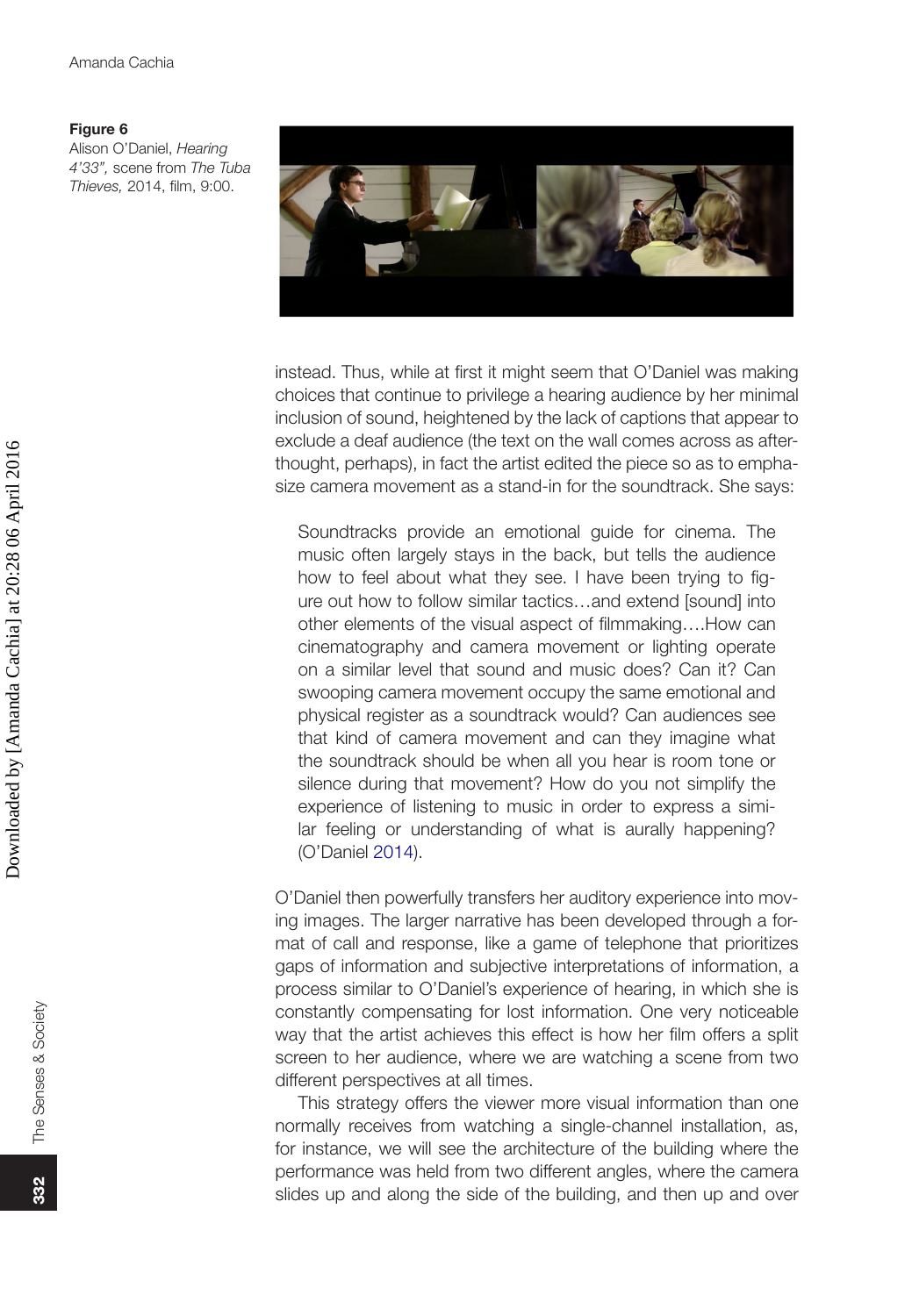the roof, both in close-up, and then in long-range. Or we will see the view of the performer on stage, perched in front of the piano. We see a close-up of him, but we also get to see him at a distance, behind the heads of other audience members all focusing intently ahead on what is about to happen. Indeed, instead of hearing the famous Cagean silence from *4'33"*, we see it through hand and body movement and very literally various points of view. I'd like to suggest that while there is ostensibly lost information occurring here – such as the sound of music sheets as they are being turned by the performer, or the sound of silence itself, at the same time, the artist also gives us these rapid, simultaneous and different views of each object, each action, and so on, within each scene. She offers a different mode of access that might replicate her own daily experience of being in the world. Rather than perceiving this strategy as a compensation for what is "lost," I am more interested in the idea of alternate realities and what is, in fact, gained, in line with the rhetoric of deaf gain. This is the advantage produced by occupying a different acoustic sensorium, and disability studies and literary scholar Michael Davidson suggests that "deaf gain makes possible new aesthetic possibilities and offers a different optic on the ear" or in O'Daniel's case, on the eye as well (Davidson [2015:](#page-20-9) 39).

## <span id="page-13-0"></span>Synaesthetic Corner Frequencies, Blurred Vision, and a Soundproof Room

Darrin Martin is an artist based in San Francisco, who makes video, sculpture, paintings, works on paper, sound installation, and photography. His hearing loss came later in his life. He first started having hearing issues in his late twenties, where he lost the hearing in his right ear and acquired severe tinnitus after his operation went wrong when he was 31. Tinnitus is a continual ringing in the ear and a phantom auditory perception. He wears a Bone Anchor Hearing Aid (BAHA) which is an amplifier that is attached to a screw embedded into his skull. The BAHA takes advantage of the idea that vibrations travel through matter by using the resonance of his skull to send sound vibrations to his healthy inner ear on opposite side of his head. Martin is interested in trying to connect the visual with the verbal and with the sonic, and how those things are approached through the use of various technologies becomes generatively complicated by the artist's negotiated ability with sound.

For example, Martin's *Monograph in Stereo* (2005) employs documentary strategies and synaesthetics to convey his struggle with his hearing loss. The work was made just four years after Martin's hearing began to be affected. He has used his own experience of hearing loss from a damaged eardrum (and the surgery which attempts to improve his hearing) as a jumping off point for this artistic exploration. The work also stems from research upon the interdependency of the senses with an emphasis on the balance ascertained from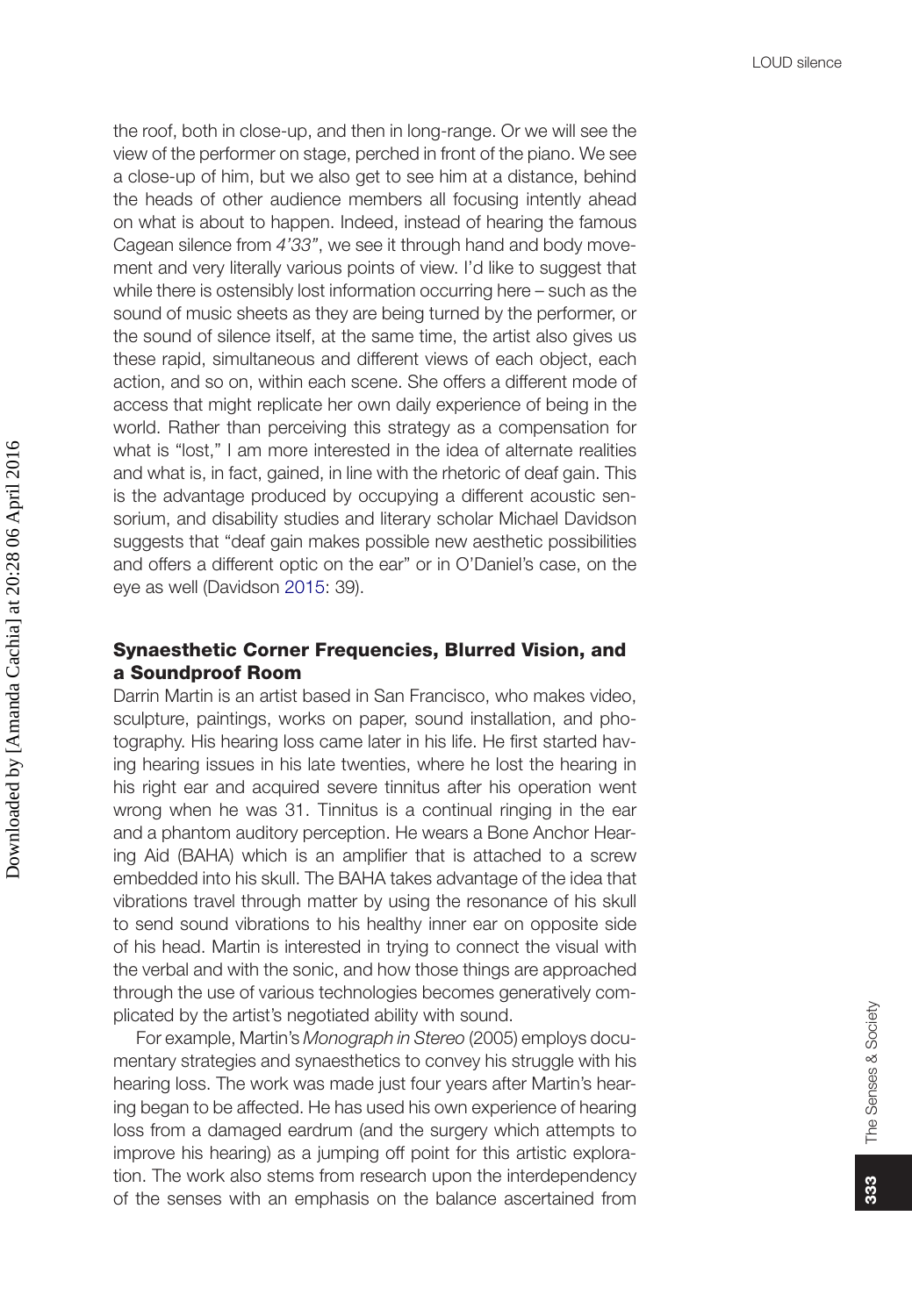binaural hearing and stereoscopic vision and the imbalance caused by their uneven degradation. In the video, images move amongst poetic reverberations of landscapes, interiors and audiological exam rooms. The complex sound-score mixes tones from a hearing test, electronic music, ordinary sounds such as birdsong, and a computer-generated voice reading texts about hearing and perception. The film is divided into several short sections with titles such as *Diagnostic* and *Corner Frequencies*. Martin succeeds in evoking the altered state caused by an abnormality in one's perception, but he also succeeds in using his unusual experiences as a catalyst for creating his own visual/sound compositions (Martin [2013\)](#page-20-10). The artist says that he was also interested in bringing language into the mix, where he could think metaphorically about how fragments of sound build meaning, but that can also simultaneously be broken down to open up an experience that slips between definitions in similar ways that music or poetry may have the power to do (Martin [2014](#page-20-11)).

<span id="page-14-1"></span><span id="page-14-0"></span>What is especially provocative about the video is the repetitious nature of the artist's core signifier, the floating corner device, or leitmotif. Random poorly handcrafted corner structures made of wood or veneer flash across each frame of the video, lit up in bright colors. The colors characterize the synaesthetic aspect to the work, given that it is within the physical, architectural space of the corner in a room where the artist finds an advantageous hearing position, as it offers an enclave of sorts, where sound can be trapped. Given the benefit corners provide in terms of acoustic access, we might imagine that the colors that fill out the corner structures in Martin's video symbolize a sound. As the color flashes, so the sound transmits, filters or vibrates. This movement of color might then be a metaphor for the positive receiving of sound through the artist's BAHA. Given that sound inhabits a transitory, ephemeral and temporal quality, according to media scholar Douglas Khan, this may also explain why Martin's corners float over seemingly unconnected backgrounds filled with random rural fields, domestic interiors, floating cows, and an occasional pair of male naked legs. Sounds are passing through all manner of landscape and place, although these particular places and bodies also point to both the locations from the artist's childhood, growing up in a rural area, in addition to his identity as a gay man. Similar to O'Daniel's experience as one who is hard of hearing and uses hearing aids, Martin's hearing world is one that often incorporates gaps and distortion. Martin, too, has attempted to visually create this experience through the video, where a distorted image illustrates the interrupted access his body has with sound. For example, as we watch Martin's captioned video (where both dialogue and sound are described in great detail by the artist), one frame shows the artist in a medical room undertaking a diagnostic hearing test with a doctor, followed by a quick succession of frames that present the floating corers, cows littering a grassy landscape and pairs of legs. This very disruption of any logical and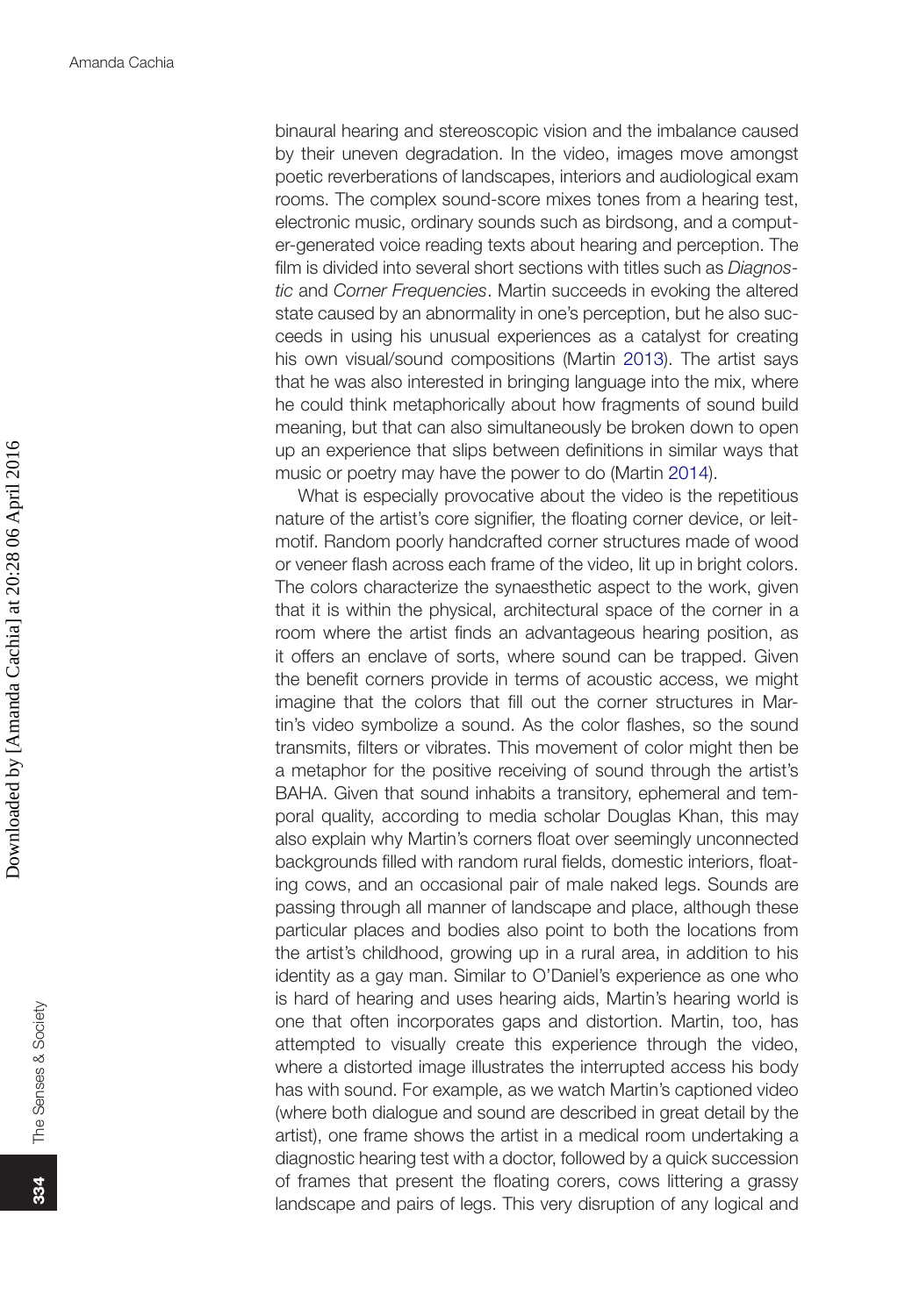

#### **Figure 7**

Darrin Martin, *Monograph in Stereo*, photographs capturing stills from the video, 2005.

continuous visual narrative then resembles the acoustic disturbance that is part of Martin's daily reality. We see the artist raising his hand during the exam, to indicate to his doctor that he can hear a particular pitch or tone, and Martin has manipulated the image so as to blur the image with static. As Davidson says, "this visual static interrupts easy viewing and replicates the sensory shorting of neural transmission" (Davidson [2015](#page-20-9): 40).

In addition to employing these synaesthetic strategies, the artist also gives us a clue as to how texture and the tactile world offer alternative modes of sensorial communication. For instance, some of the more abstract frames of *Monograph in Stereo* show odd landscapes made of the kind of bumpy foam rubber often used for soundproofing. While the rubber is meant to block out noise within an environment where sound is not desired by a hearing majority, the material of the rubber is actually quite appealing to the artist, not only for how pleasurable it might feel under the surface of one's fingertips, but also for how it can also transmit information that he is unable to decipher through the BAHA. The use of the material as a landscape is also provocatively suggestive of the artist's own world of sound inside the landscape of his head - the interior of his head is literally soundproofed, thus his full spectrum of hearing is blocked off. Through Martin's unique soundproofed BAHA room, we are provided with an opportunity to explore consciousness and perception through the power of imbalance and disruption.

# Oppressed Voice and the Politics of Access and Audience

Toronto-based, mixed-media artist Shary Boyle was born hearing, and the first time she saw American Sign Language, she was in art college. She was 18, and there was a deaf student in one of her classes who had a translator. She said this was the beginning of her compulsion around language, and she became particularly interested in gesture and expression. Specifically, Boyle felt that ASL was a language where people had to be honest with their emotions. Grammar happens on the face, and if you don't have "face," people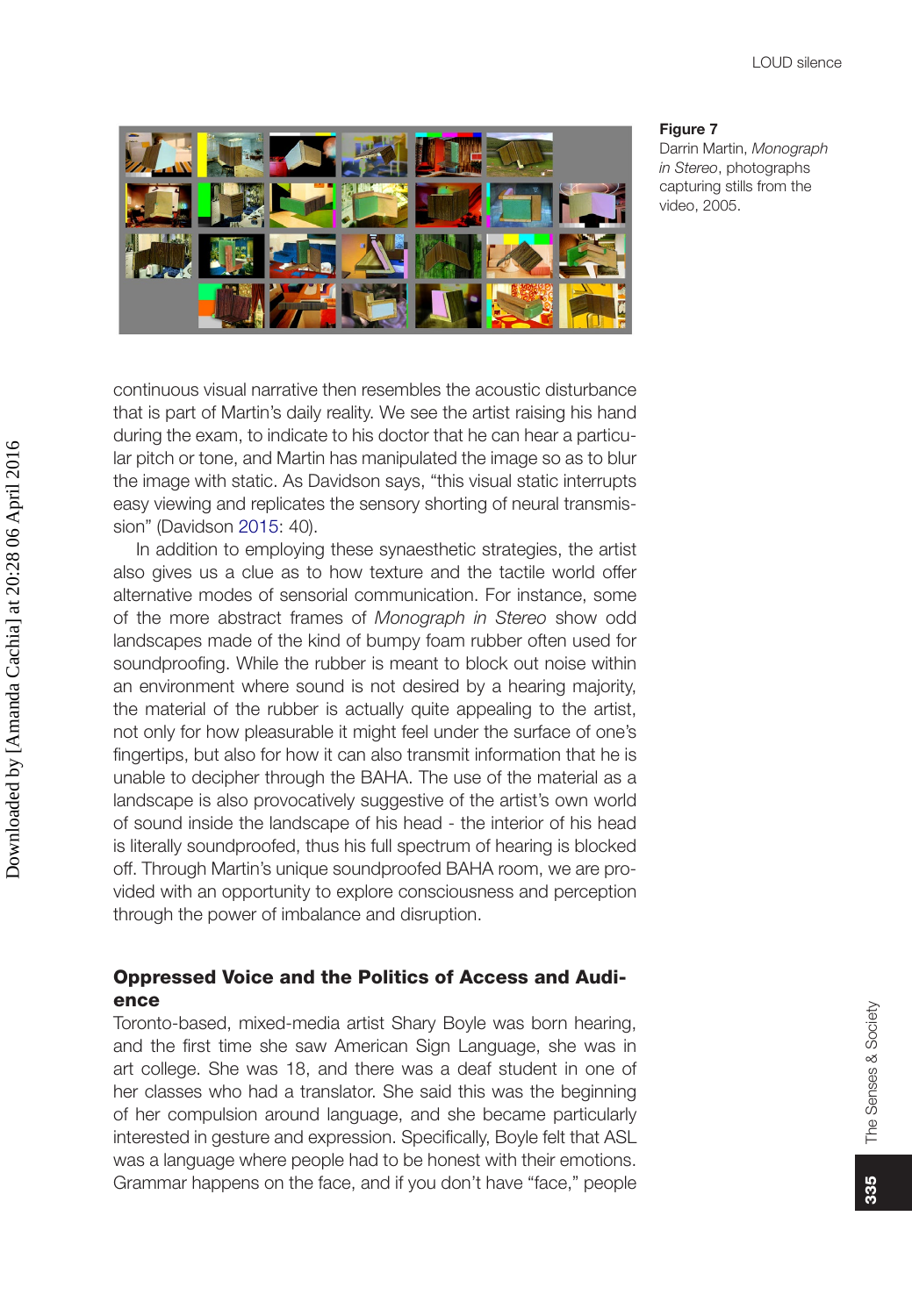won't always understand you clearly. It is this quality of ASL that Boyle chose to especially focus on in the production of her film, *Silent Dedication* (2013). This two minutes and forty-five seconds 16 mm film was originally commissioned as part of a larger installation for the Canadian Pavilion at the Venice Biennale in 2013.The film was written and art directed by Boyle, and was translated and performed by Beth Hutchison, a deaf woman who is the ASL and LSQ Translation Services Coordinator at the Canadian Hearing Society in Toronto, in addition to being the Director of Community Services for the Deaf at Silent Voice Canada Inc. In the black and white high contrast film, which Boyle intentionally made in the style and aesthetics of the "silent" film era, we see an older woman (Hutchison) communicating in American Sign Language. She wears a long white wig and her face is painted white, with bold black make-up outlining her features, which Boyle wanted to emphasize given her interest in what is being communicated on the face during ASL. With the exception of the white gloves, the performer is dressed in all black against a black background. The deaf woman's expressive face, hair, and speaking hands are all that is visible.

<span id="page-16-0"></span>There are a number of important issues at stake in this work. First, the performer is translating Boyle's "dedication text," which Boyle describes as a "manifesto of sorts" (Drouin-Brisebois and Boyle [2013](#page-20-12): 103). In this work, the artist has grappled with a full spectrum of meanings and attributes attached to the word "silence" and how it can be taken as a binary, between positive and negative traits when contextualized within different situations or communities. She says she would rather that we consider silence as a space of richness rather than a void or a vacuum where nothing happens. But she is especially interested in issues around marginalization, and how sometimes certain people's voices are not listened to, or respected, both historically and in the contemporary moment. Boyle believes that in silence we can communicate regardless of language opportunities. This is what forms the crux of the manifesto that Boyle had Hutchison perform in the film. Boyle says, "silence obscures the reality of the marginal and oppressed. I have imagined, with hope, that art could offer a language of equality between strangers" (Drouin-Brisebois and Boyle [2013:](#page-20-12) 103). To this end, Boyle was most pleased to have her work included in the context of the *LOUD silence* exhibition. Not only was it the first time that the film has been presented in an exhibition outside of Venice, it was also the first occasion in which Boyle showcased her work to an audience, including possibly a deaf audience, where the ASL being used by Hutchinson may actually be understood. This also heightened the possibilities for her new audience to appreciate the nuances of her gestures toward silence and deaf voice.

Boyle admitted there was some irony to originally showing her work about a minority culture during a very elitist art event in Italy. Despite Boyle's pointed act in trying to bring attention to margin-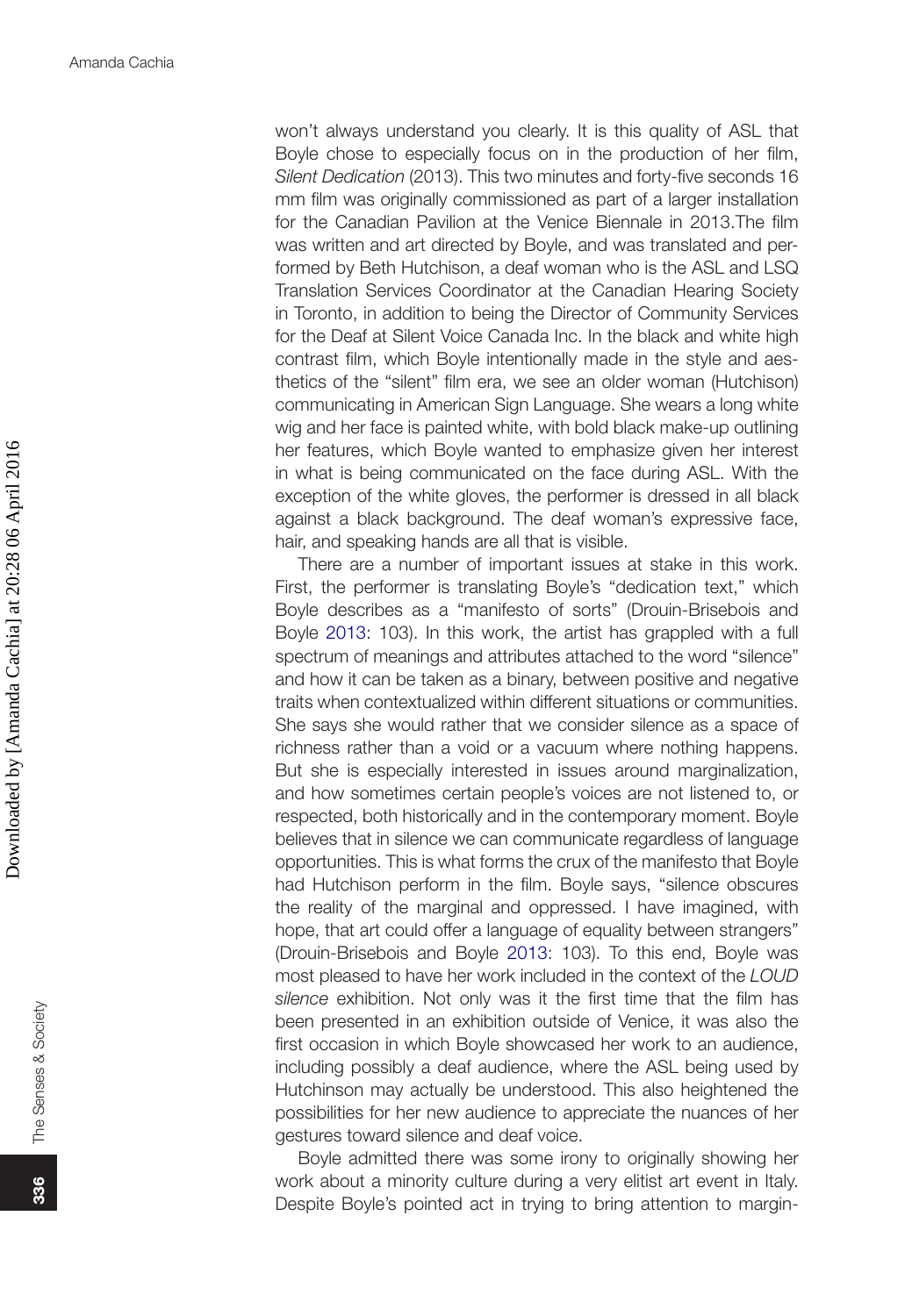

#### **Figures 8–10**

*Silent Dedication*, 2013 16mm black and white looped film, 2:45 min. Script, art direction, direction by Shary Boyle. Translated into ASL and performed by Beth Hutchison. Filmed and hand-processed by John Price. Film still photography by John Jones. Original English-language text available as a limited Risograph edition.

alized groups, she acknowledged the challenges with her ideas, beginning with the fact that American Sign Language is very different to Italian Sign Language (LIS – Lingua dei Segni Italiana) so even deaf local Venetian visitors would likely have found her work inaccessible. Boyle also said she didn't really know if deaf people actually saw her work in the end, as this was impossible for her to track given her limited presence on the site, and while Hutchinson was able to circulate the news of Boyle's Venice installation through her own networks in Toronto, the news of Boyle's work circulating within the deaf community in Italy and even internationally had its limitations.

Furthermore, the content of what Hutchison is signing was not captioned, and this was a deliberate act on Boyle's part. The only access provided to the manifesto being signed by Hutchison was through a wall label in the form of a written translation in English. Boyle wanted to destabilize or turn the tables on access, and she said that she liked the idea that if there was someone who knew ASL that came to see her show, they would be privy to understanding Hutchison's signing before the hearing and speaking visitors were. During Boyle's original installation in Venice, even though the translation was made available in the brochure and at the front desk, some visitors still expressed disappointment that the subtitles were absent from the film, and they neglected to question why Boyle made the choice not to do so. For Boyle, this was a specific, somewhat aggressive or retaliating action, very similar to some of O'Daniel's choices, where access was about catering to both a deaf and hearing audience, but especially a deaf one. Boyle wanted her hearing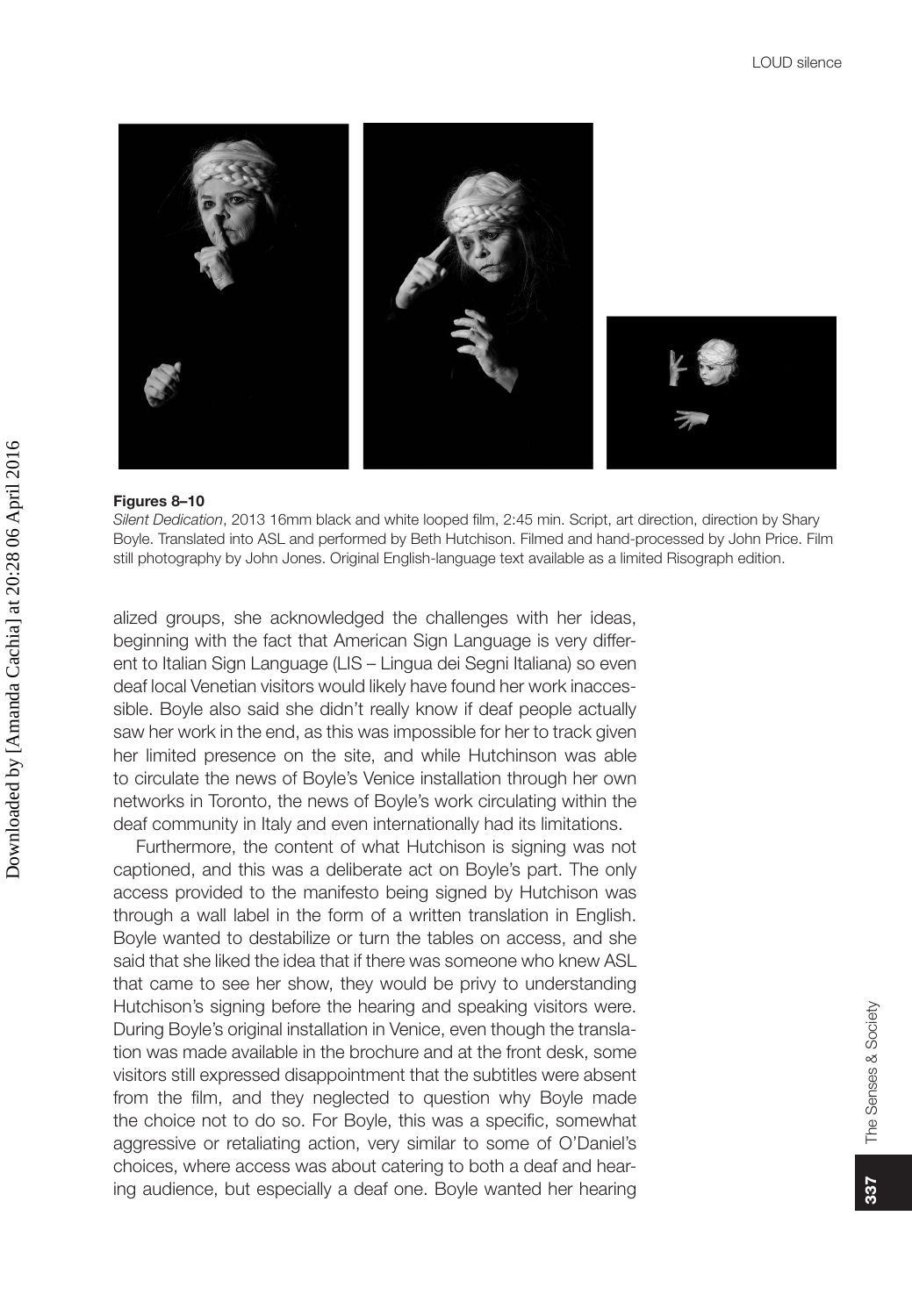visitors to get an "othered" and alienated feeling, of being excluded. She says, "this was part of the texture of consideration for others that don't have a 'voice'" (Boyle [2014\)](#page-20-2).

Within the context of the exhibition when it was staged at both venues in California, I witnessed many deaf people engaging directly with the work at the opening receptions. At the second opening reception at gallery@Calit2 at UCSD, approximately 200 people attended, most of who identified as deaf. Christine Sun Kim staged a performance and several ASL interpreters were provided. It was a highly successful event. What remains difficult to assess is the reaction and impact Boyle's work had on the individual deaf audience members. The ASL was certainly understood, but was the content of the piece troubling? Boyle used a deaf surrogate to sign a manifesto about the silent voice of the deaf community, which continues to be a sensitive subject. Perhaps Boyle was validating that sound still oppresses the deaf minority, leaving little room for acknowledging the strides achieved within deaf activism and "deaf gain." However, Davidson says that at the same time, Boyle's own voice in this exhibition contributes to the overall "complexity of regarding deafness as a unitary category" (Davidson [2015:](#page-20-9) 41). This is not only because of how much insight Boyle does or does not actually possess about the contemporary politics of deaf experience, but especially because of her work is coming from a hearing experience, a position that is still considered privileged and powerful by many. As mentioned previously, whilst the action of juxtaposing a full spectrum of deafness and hearing within this exhibition was a deliberate and political choice, this decision was also a risky one given the history of deaf marginalization, and especially the irony in attempting to give the deaf subject voice as communicated through hearing agents (including myself as non-deaf curator). What is critical, though, is that Boyle acknowledges that she might be perceived as an outsider, and that she is aware that she is making comment on someone else's culture whilst not necessarily being a full part of it. The most valuable thing she can do is put the work into a context like this one, and ask the audience, "what do you think, is this OK?" (Boyle [2014](#page-20-2)).The point is that this exhibition creates a safe space for asking this question, encouraging a dialogue between two previously divided worlds, regarding the critical issues at stake.

## A New Aurality

This essay has demonstrated how the work by the four contemporary artists in *LOUD silence* offer four critical perspectives regarding audist assumptions, where they expand sensorial significations around silence and sound through both deaf and hearing experiences. Within their work, we understand that sound and silence can be quiet and loud, physical, conceptual, visual, metaphoric, synaeshtetic, tactile, inaccessible and accessible, inclusive and exclusive, captioned and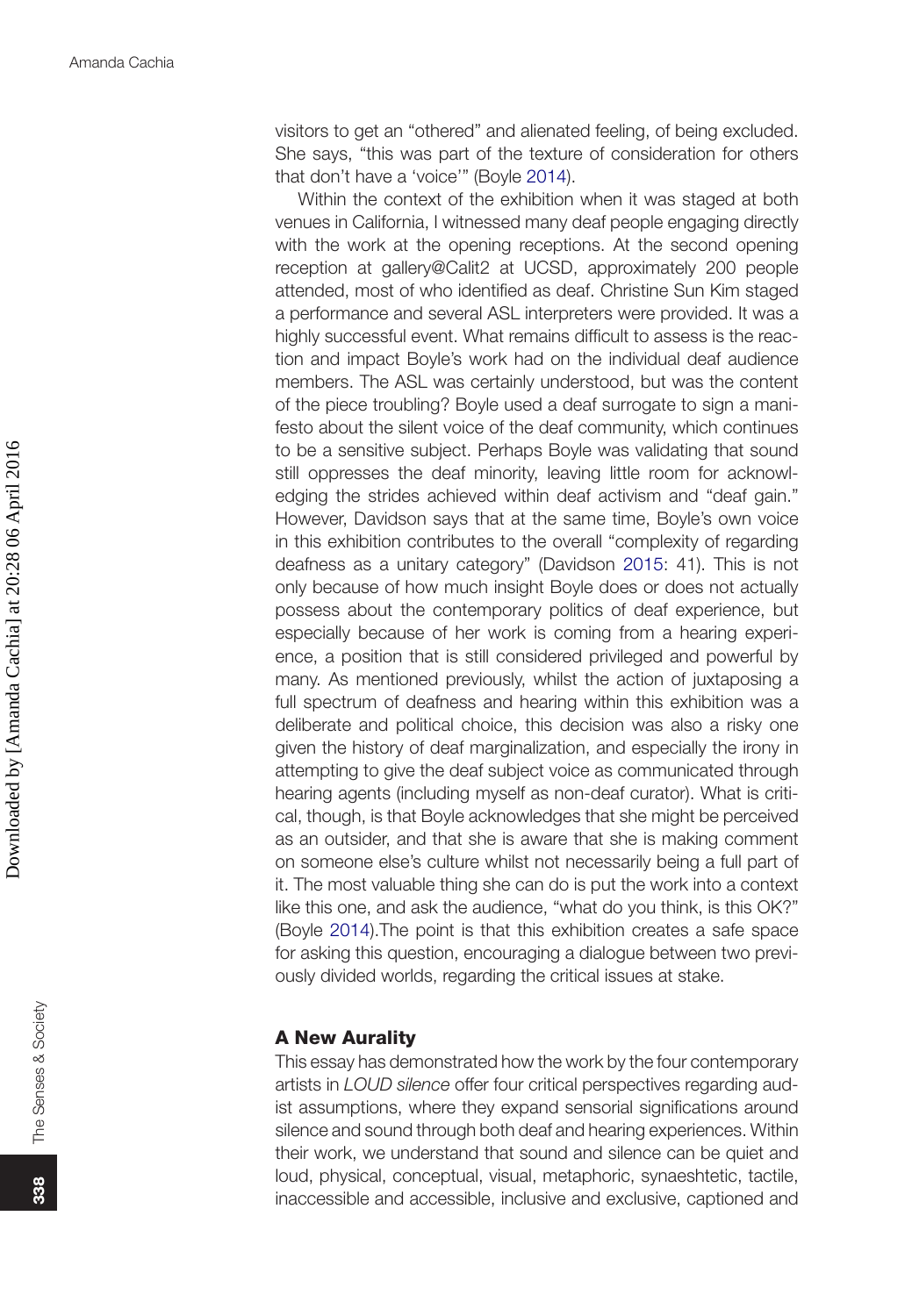not captioned, and more. Just as Cage's revolutionary, experimental music revealed the limitations of how we listen and what we construe as sound, these artists reveals the limitations to knowing sound solely through the ear or associating silence only through emptiness or quietness. The ear is not the only receptacle for channeling sound, speech, and language. The artists remind us that sound should also not be discounted or disregarded in the hearing experience of one who is deaf or hearing impaired, thus elements of sound can still be traced throughout some of the installations. An absence of hearing does not equate to a void relationship with sound. The artists provocatively ask, "what happens when one cannot hear silence or sound through traditional channels? Can silence and/or sound be visual?" Sound can indeed be experienced through multiple non-hierarchical channels and modalities. The oppositional aesthetics that might be gleaned in this exhibition serve a reorientation of perception toward the experience of sound, silence and scores within the lingua franca of contemporary sound-based practices. Ultimately, the work in this exhibition incorporates more diverse en-fleshments that are embedded with auralities spanning tones, myriad inflections and multi-modal sensations to give nuanced complexity to "loud silence," voice, and agency. This project also offers one generative template for how we might begin to examine objects and subjects in the same room together, across the spectrum of deafness and hearing, as Friedner, Helmreich, and Straus describe. The artists successfully rattle any normative comprehension of everyday senses of social relations as they offer a fuller spectrum of human experience.

## **Note**

<span id="page-19-1"></span><span id="page-19-0"></span>1. An exception to this is an exhibition entitled *Gesture Sign Art: Deaf Culture/Hearing Culture*, curated by Wolfgang Müller and An Paenhuysen for Kunstraum Kreuzberg/Bethanien, November 10, 2012 – January 13, 2013. On a broader level, the work in this exhibition belongs within the lingua franca of the sonic turn in contemporary art, which places these four artists squarely in the center of other visual artists, sound artists, performance artists and musicians who are working with experimental sounds in new formats. Critic, curator, and associate professor Jim Drobnick says that sound art has proliferated over the last quarter century so that it could now justifiably merit being its own discipline, or at the least, a sub-discipline within larger fields (Drobnick [2004](#page-20-13)). The work in this exhibition can also be placed in the tradition of work by other contemporary artists such as Janet Cardiff and George Bures Miller, Ann Hamilton, Susan Hiller, Wendy Jacob, Cristian Marclay and Chistof Migone. There are also other deaf artists whose experiment with the versatility of sound as a representation of the visual, or sound as sound, even when you cannot necessarily hear it, such as Joseph Grigely and Aaron Williamson.